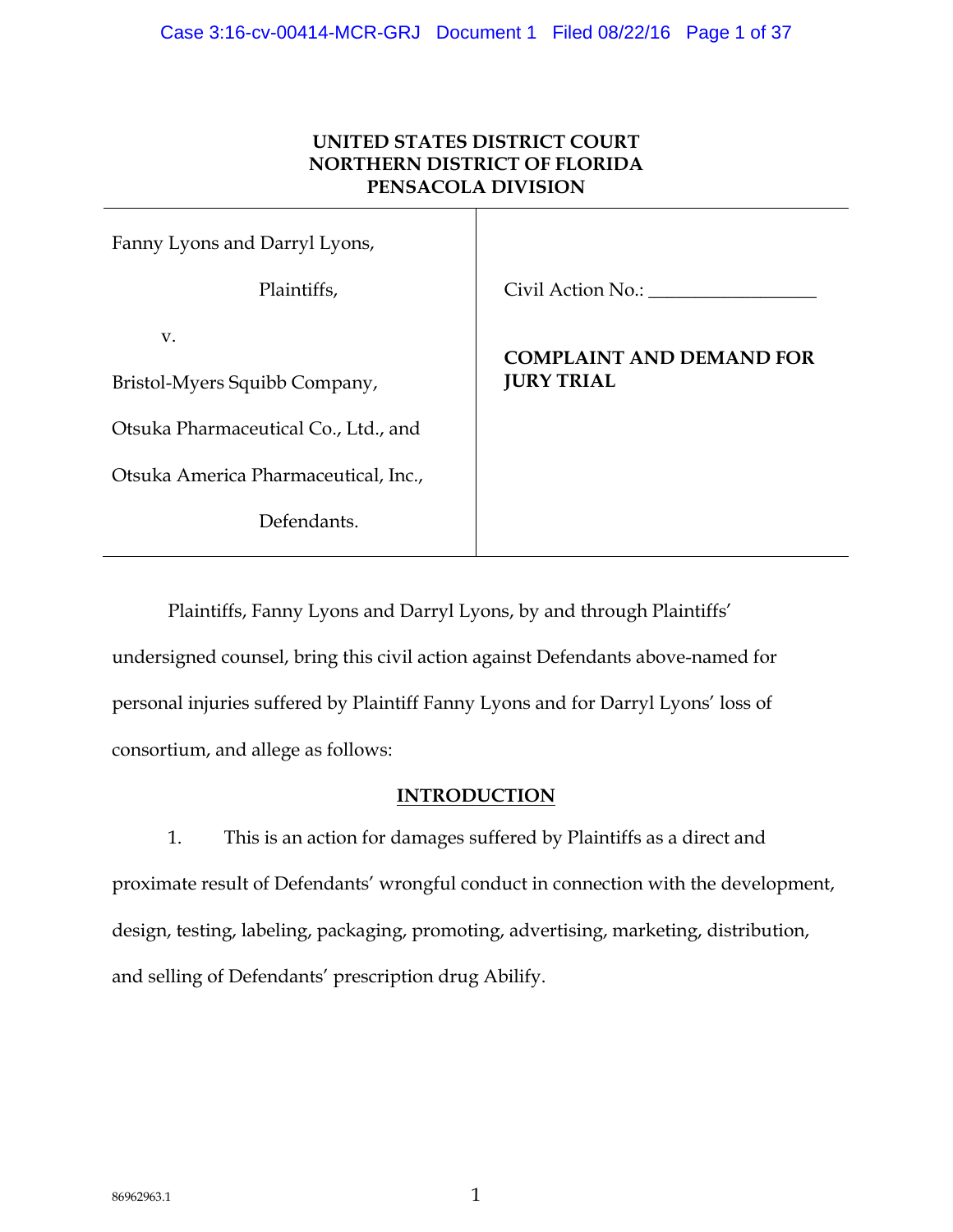#### Case 3:16-cv-00414-MCR-GRJ Document 1 Filed 08/22/16 Page 2 of 37

2. Defendants manufacture, promote, and sell Abilify as a prescription drug that treats depression, bipolar I disorder, and schizophrenia. Abilify is manufactured as tablets, oral solution, and injection.

3. Defendants' drug Abilify harmed Plaintiff Fanny Lyons, having caused harmful compulsive behaviors including compulsive gambling, resulting in substantial financial, mental, and physical damages.

4. Defendants knew or should have known that Abilify, when taken as prescribed and intended, causes and contributes to an increased risk of serious and dangerous side effects including, without limitation, uncontrollable compulsive behaviors such as compulsive gambling.

5. Defendants' labeling in Europe and Canada warns about the risk of "pathological gambling."

6. Defendants did not warn, advise, educate, or otherwise inform Abilify users or prescribers in the United States about the risk of compulsive gambling or other compulsive behaviors. Prior to January 2016, the U.S. label made no mention of pathological gambling or compulsive behaviors whatsoever. In January 2016, Defendants simply added "pathological gambling" to the postmarketing experience section of the U.S. label. Defendants did not, however, make any mention of gambling in the patient medication guide, the source of information most likely viewed by physicians and patients. On May 3, 2016, the FDA announced that warnings regarding "compulsive or uncontrollable urges to gamble, binge eat, shop, and have sex" would be added to the Abilify label.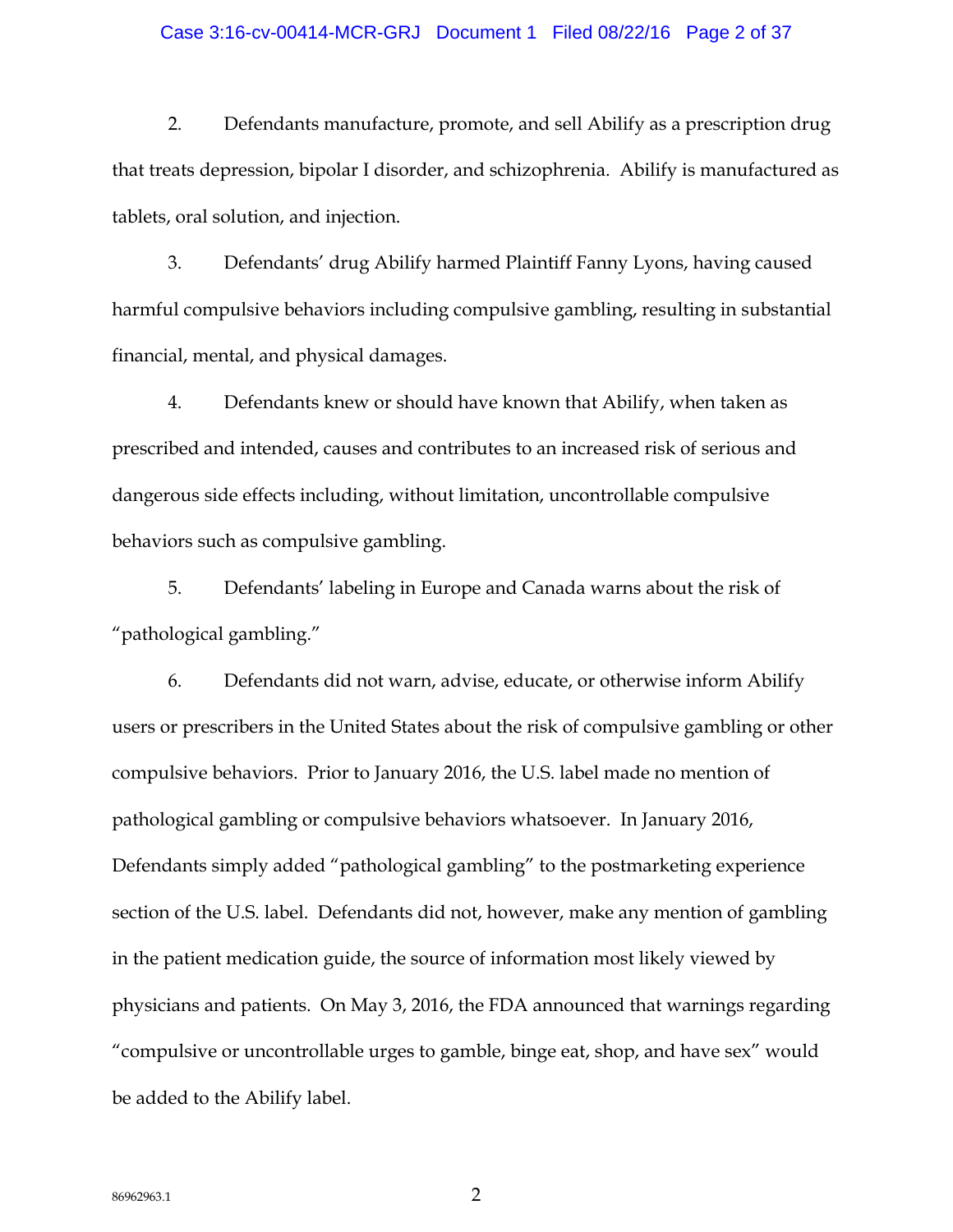### **PARTIES**

7. Plaintiffs are adult residents and citizens of Florida.

8. Plaintiff Fanny Lyons was prescribed and took the prescription drug Abilify and as a result developed compulsive gambling behaviors. Plaintiff Fanny Lyons began taking Abilify in or around January 2009, began compulsively gambling shortly thereafter, and stopped compulsively gambling soon after Plaintiff Fanny Lyons had ceased taking Abilify in January 2014. Plaintiff Fanny Lyons was prescribed and purchased Abilify in the State of Florida. Due to Defendants' conduct, as detailed herein, Plaintiff's injuries and their relationship to Abilify were not discovered until November 2014.

9. By way of example, as a result of Abilify use, Plaintiff Fanny Lyons has suffered the following losses: monetary losses in excess of \$75,000, loss of financial stability, and other mental, physical, and economic losses. The injurious impact of Abilify on Plaintiff's brain constitutes a physical injury.

10. As a result of Abilify use, Plaintiff Fanny Lyons has suffered, and will continue to suffer, neuropsychiatric and physical injury, emotional distress, harm, and economic loss as alleged herein.

11. Defendant Bristol-Myers Squibb Company ("Bristol-Myers") is incorporated in Delaware, with its principal executive office at 345 Park Avenue, New York, New York. Upon information and belief, Bristol-Myers owns and operates six facilities in the state of New Jersey.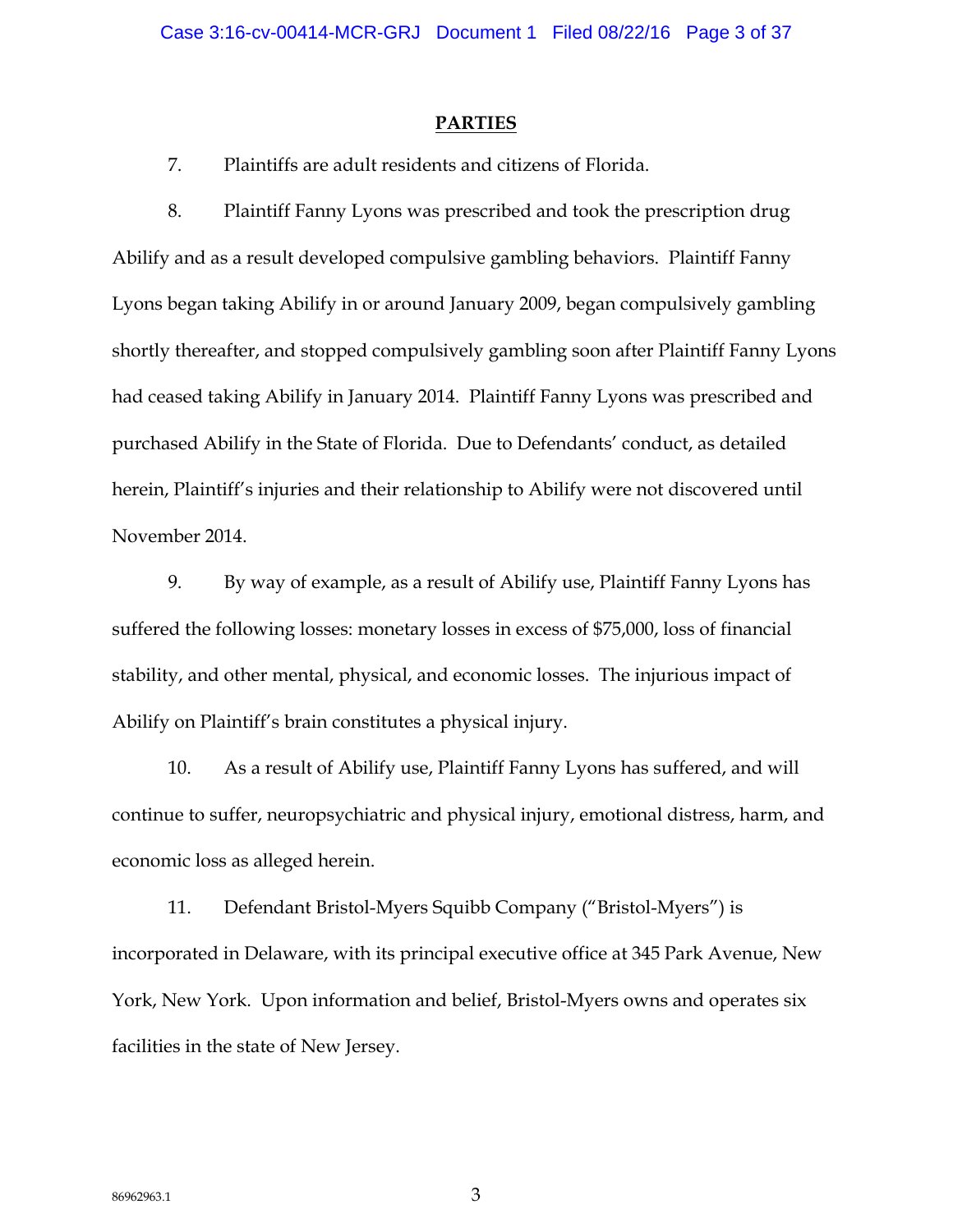#### Case 3:16-cv-00414-MCR-GRJ Document 1 Filed 08/22/16 Page 4 of 37

12. Defendant Otsuka Pharmaceutical Co., Ltd. ("OPC") is a Japanese company, with its principal office at 2-9, Kanda Tsukasa-machi, Chiyoda-ku, Tokyo 101-8535, Japan, and has a registered agent located at 351 West Camden Street, Baltimore, Maryland per records filed with the Maryland Department of Assessments and Taxation Business Services. Abilify is a trademark of Defendant Otsuka Pharmaceutical Co., Ltd. Defendant Otsuka Pharmaceutical Co. Ltd. wholly owns Otsuka America, Inc. ("OAI"), a holding company established in the United States in or around 1989. OAI is the parent of Defendant Otsuka America Pharmaceutical, Inc. ("OAPI"), Otsuka Pharmaceutical Development & Commercialization, Inc. ("OPDC"), and Otsuka Maryland Medicinal Laboratories, Inc. ("OMML").

13. Defendant OAPI is incorporated in Delaware, with its principal place of business at 508 Carnegie Center, Princeton, New Jersey. OAPI oversees all pharmaceutical commercial activities in North America. OAPI developed, distributed, and marketed Abilify with OPC.

14. At all times relevant to this Complaint, Defendant OPC, OAI, OAPI, OPDC, and OMML (the "Otsuka entities") have operated in concert as it relates to the development, research, distribution, manufacturing, and/or marketing of Abilify. OPC has control over its subsidiaries daily affairs and operations with respect to Abilify. The Otsuka entities work in concert as a single operation known as the Otsuka Group.

15. Defendant Bristol-Myers has operated in concert with the other Defendants and jointly marketed, sold, and promoted Abilify in the United States with the Otsuka Group, through Defendant OAPI and otherwise.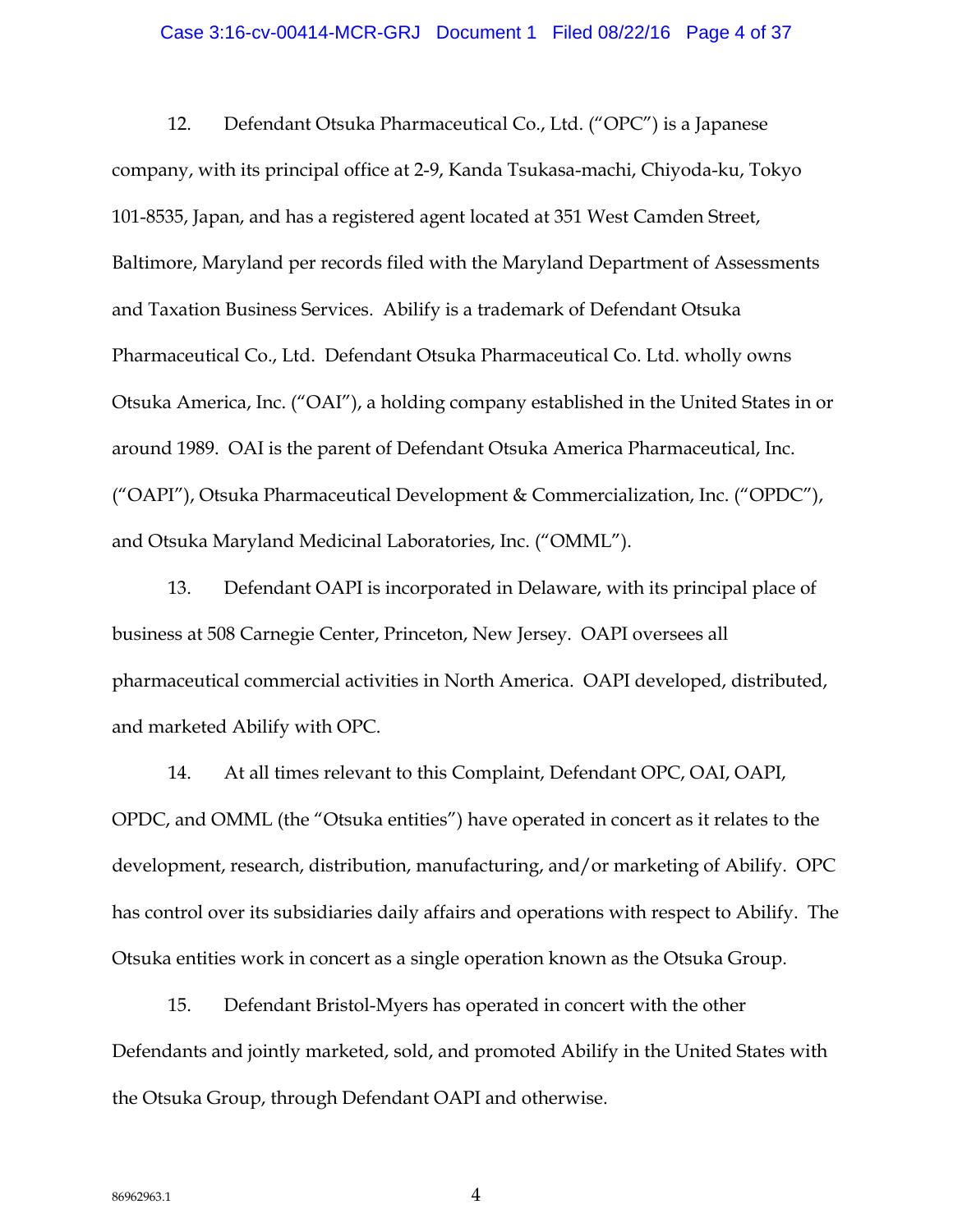### Case 3:16-cv-00414-MCR-GRJ Document 1 Filed 08/22/16 Page 5 of 37

16. Defendants are collectively engaged in the development, design, testing, labeling, packaging, promoting, advertising, marketing, distribution, and selling of pharmaceutical products, including Abilify. Otsuka "discovered" Abilify in 1988, obtained approval in the United States in November 2002 and in Japan in January 2006.

17. Defendants Bristol-Myers and Otsuka are and have been engaged in the business of researching, testing, developing, manufacturing, packaging, distributing, licensing, labeling, promoting, marketing and selling, either directly or indirectly through third parties or related entities, the pharmaceutical drug Abilify, in all states and throughout the United States.

### **JURISDICTION**

18. This Court has federal subject matter jurisdiction pursuant to 28 U.S.C. § 1332 because Plaintiffs and Defendants are citizens of different states and the amount in controversy exceeds \$75,000, exclusive of interest and costs.

19. Venue is proper in this judicial district pursuant to 28 U.S.C. § 1391.

20. In particular, a foreign defendant may be sued in this judicial district pursuant to 28 U.S.C. § 1391(c)(3).

21. At all times relevant to this action, the Defendants have been engaged either directly or indirectly in the business of marketing, promoting, distributing, and selling prescription drug products, including the Abilify products, within the State of Florida, with a reasonable expectation that the products would be used or consumed in this state, and thus regularly solicited or transacted business in this state.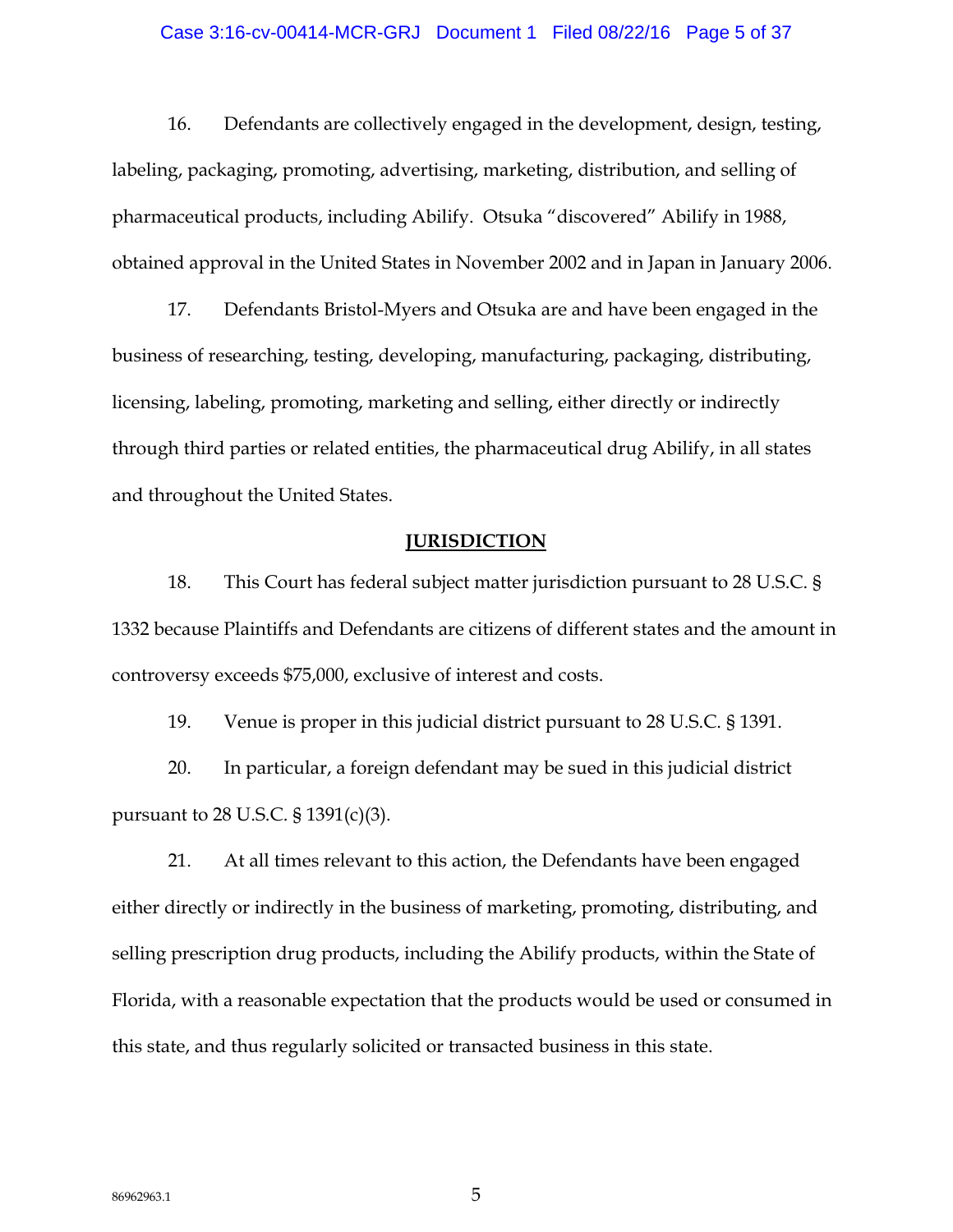#### Case 3:16-cv-00414-MCR-GRJ Document 1 Filed 08/22/16 Page 6 of 37

22. This Court has personal jurisdiction over Otsuka Pharmaceutical Co., Ltd. based on its contacts with Florida relating to the subject matter of this action and because Otsuka Pharmaceutical Co., Ltd. has continuous and systematic contacts with this judicial district. On information and belief, Otsuka Pharmaceutical Co., Ltd. regularly places goods into the stream of commerce for distribution in Florida and throughout the United States. Members of Otsuka Pharmaceutical Co., Ltd. continuously communicate from Japan with members of Otsuka America Pharmaceutical, Inc. Otsuka Pharmaceutical Co., Ltd sells and markets Abilify in the United States and Florida.

23. Defendants are subject to the *in personam* jurisdiction of this Court, and venue is therefore proper herein pursuant to 28 U.S.C. § 1391, because Defendants did and do business within and have continuous and systematic contacts with the State of Florida, and have consented to jurisdiction in the State of Florida and/or committed a tort in whole or in part in the State of Florida against Plaintiffs, as more fully set forth herein. On information and belief, Defendants also advertised in this district, made material omissions and representations in this district, and breached warranties in this district.

24. Jurisdiction is proper under Fla. Stat. § 48.193 and the Due Process Clause of the Constitution because Defendants have sufficient minimum contacts with the State of Florida related to Abilify and have purposefully directed conduct toward the State of Florida.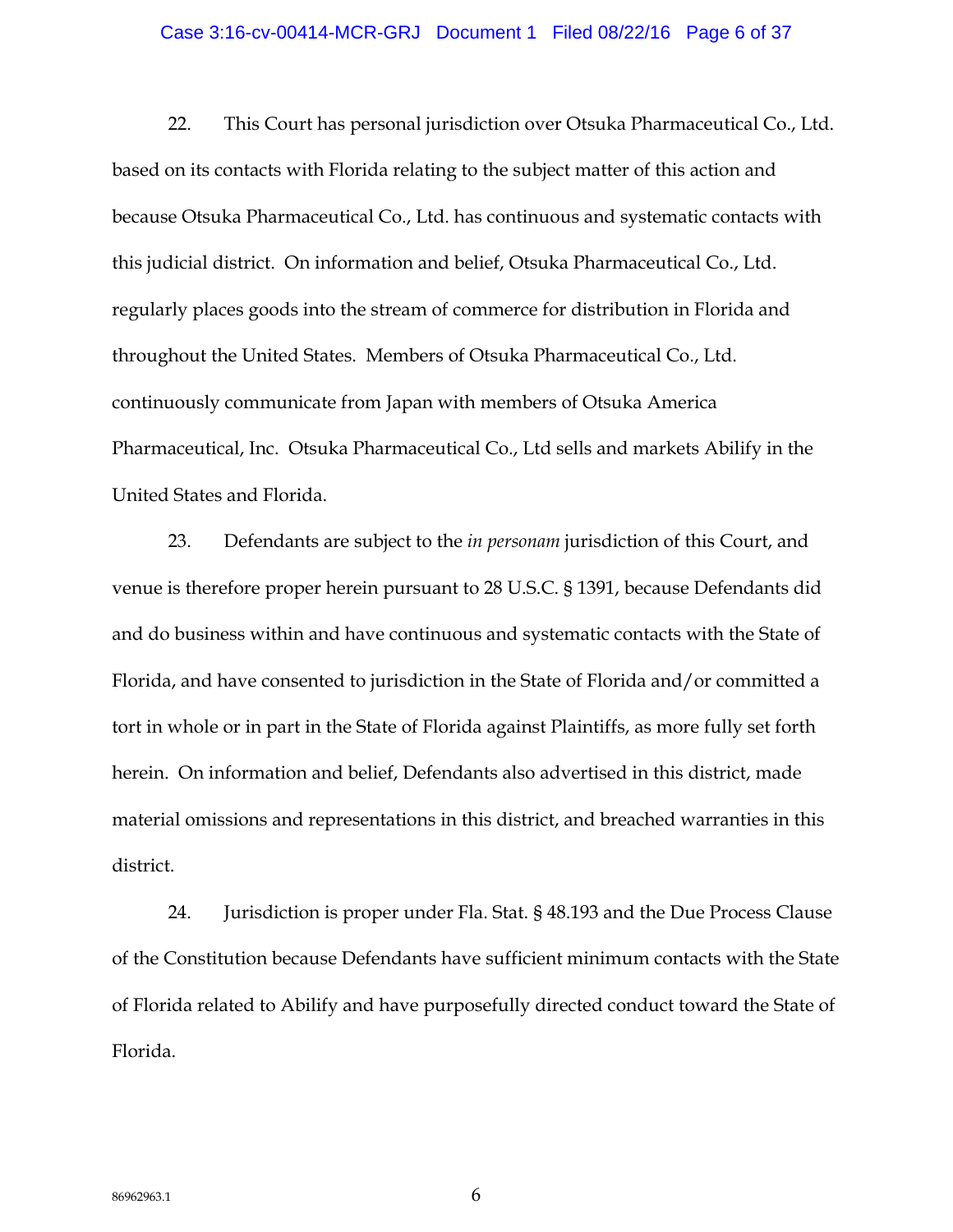## **FACTUAL BACKGROUND**

25. Abilify was first introduced to the market in the United States in or around the fall of 2002. Abilify is an atypical anti-psychotic prescription medicine discovered by Defendant Otsuka Pharmaceutical Co., Ltd.

26. In or around October or November of 2012, the European Medicines

Agency required that Defendants warn patients and the medical community in Europe

that Abilify use included the risk of pathological gambling.

27. In particular, the European Medicines Agency required the European

labeling for Abilify to carry the following language in the Special Warnings and

Precautions For Use section of the label:

# **Pathological gambling**

**Post-marketing reports of pathological gambling have been reported among patients prescribed ABILIFY, regardless of whether these patients had a prior history of gambling. Patients with a prior history of pathological gambling may be at increased risk and should be monitored carefully.** 

28. The European labeling for Abilify also carries additional language

concerning adverse reactions that have been reported during post-marketing surveillance relating to gambling side effects. Under a section entitled "Undesirable effects," it provides:

# **Psychiatric disorders: agitation, nervousness, pathological gambling, suicide attempt, suicidal ideation, and completed suicide.**

29. In or around November 2015, Canadian regulators concluded that there is "a link between the use of aripiprazole and a possible risk of pathological gambling or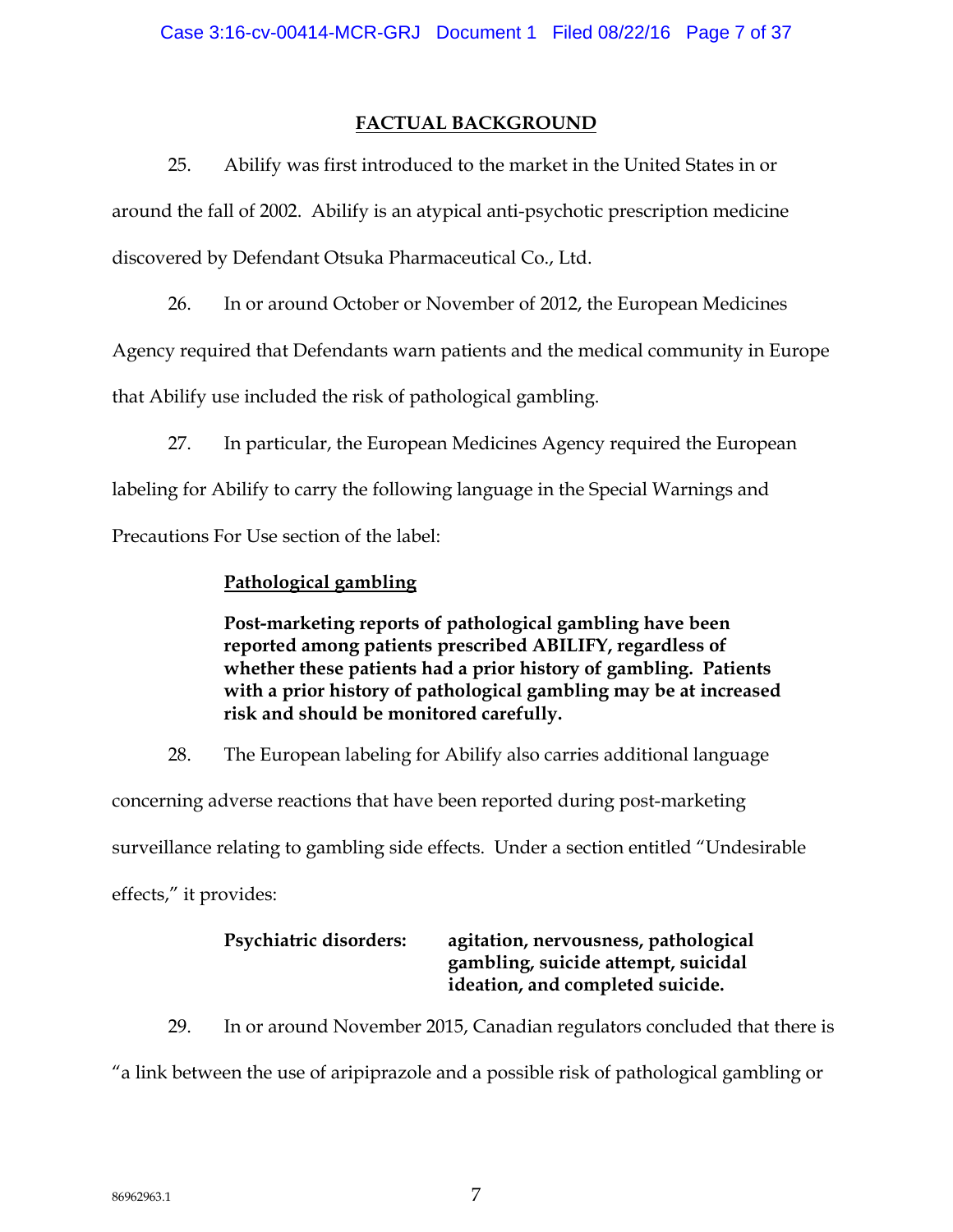### Case 3:16-cv-00414-MCR-GRJ Document 1 Filed 08/22/16 Page 8 of 37

hypersexuality" and found an increased risk of pathological (uncontrollable) gambling and hypersexuality with the use of Abilify.

30. In or about November 2015, the following warning statement for the risk of pathological gambling was added to the Canadian prescribing information for Abilify:

## **Pathological Gambling**

**Post-marketing reports of pathological gambling have been reported in patients treated with ABILIFY. In relation to pathological gambling, patients with a prior history of gambling disorder may be at increased risk and should be monitored carefully.** 

31. Despite these warnings and advisories in Europe and Canada—for the same drug sold to patients in the United States—the labeling for Abilify in the United States did not adequately warn about the risk of compulsive gambling and contained no mention that pathological gambling has been reported in patients prescribed Abilify. In January 2016, pathological gambling was added only to the Postmarketing Experience section of the label; Defendants did not make any mention of gambling in the patient medication guide, a source of information likely viewed by physicians and patients. On May 3, 2016, the FDA issued a warning that Abilify was associated with "compulsive or uncontrollable urges to gamble, binge eat, shop, and have sex." The FDA recommended that doctors "make patients and caregivers aware of the risk of these uncontrollable urges," "closely monitor" patients, and consider reducing or stopping Abilify if compulsivity emerges.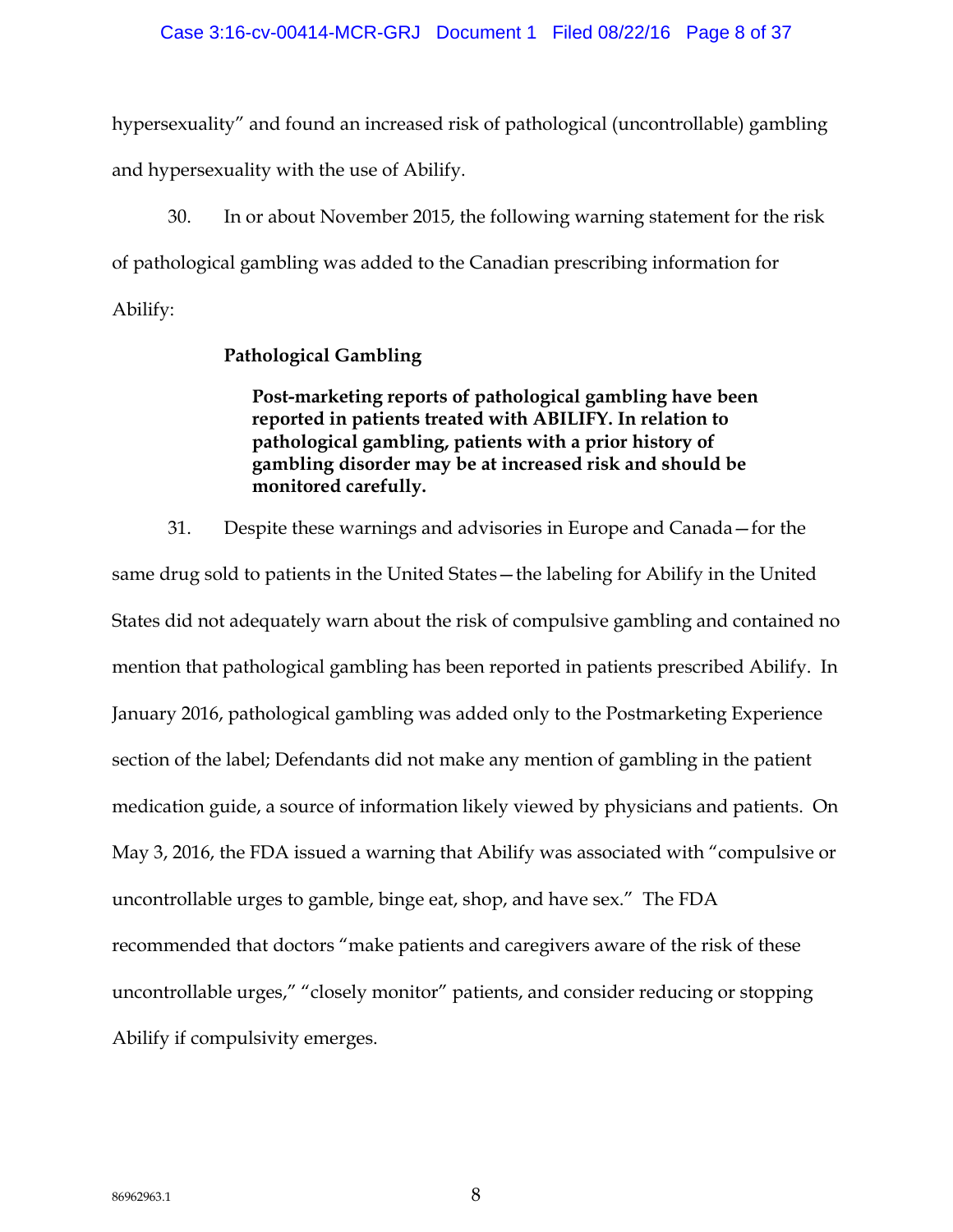#### Case 3:16-cv-00414-MCR-GRJ Document 1 Filed 08/22/16 Page 9 of 37

32. The labeling for Abilify in the United States contained no mention of the word "gambling" until January 2016.

33. Defendants wrongfully and unjustly profited at the expense of patient safety and full disclosure to the medical community by failing to include language about gambling in the United States labeling and by failing to otherwise warn the public and the medical community about Abilify's association with gambling—despite opportunities and a duty to do so. As a result, Defendants have made significantly more revenue from Abilify sales in the United States compared to Europe.

34. Defendant Bristol-Myers touts Abilify as its "2013 largest-selling product" noting sales of \$2.3 billion. Defendant Bristol-Myers recently reported U.S. revenues from Abilify sales of \$417 million over three months ending June 30, 2014, and worldwide revenues of \$555 million over the same time period.

35. Since its introduction to the United States market, Abilify has generally been used to treat patients with schizophrenia, bipolar disorder, as an adjunct for depression, and autism spectrum disorders.

36. In 2001, Defendant Otsuka Pharmaceutical Co., Ltd. submitted a New Drug Application ("NDA") to the United States Food and Drug Administration ("FDA") for Abilify (aripiprazole). This initial NDA sought approval to market Abilify in 2, 5, 10, 15, 20 and 30 mg tablets as a treatment for schizophrenia. The NDA was approved on November 15, 2002.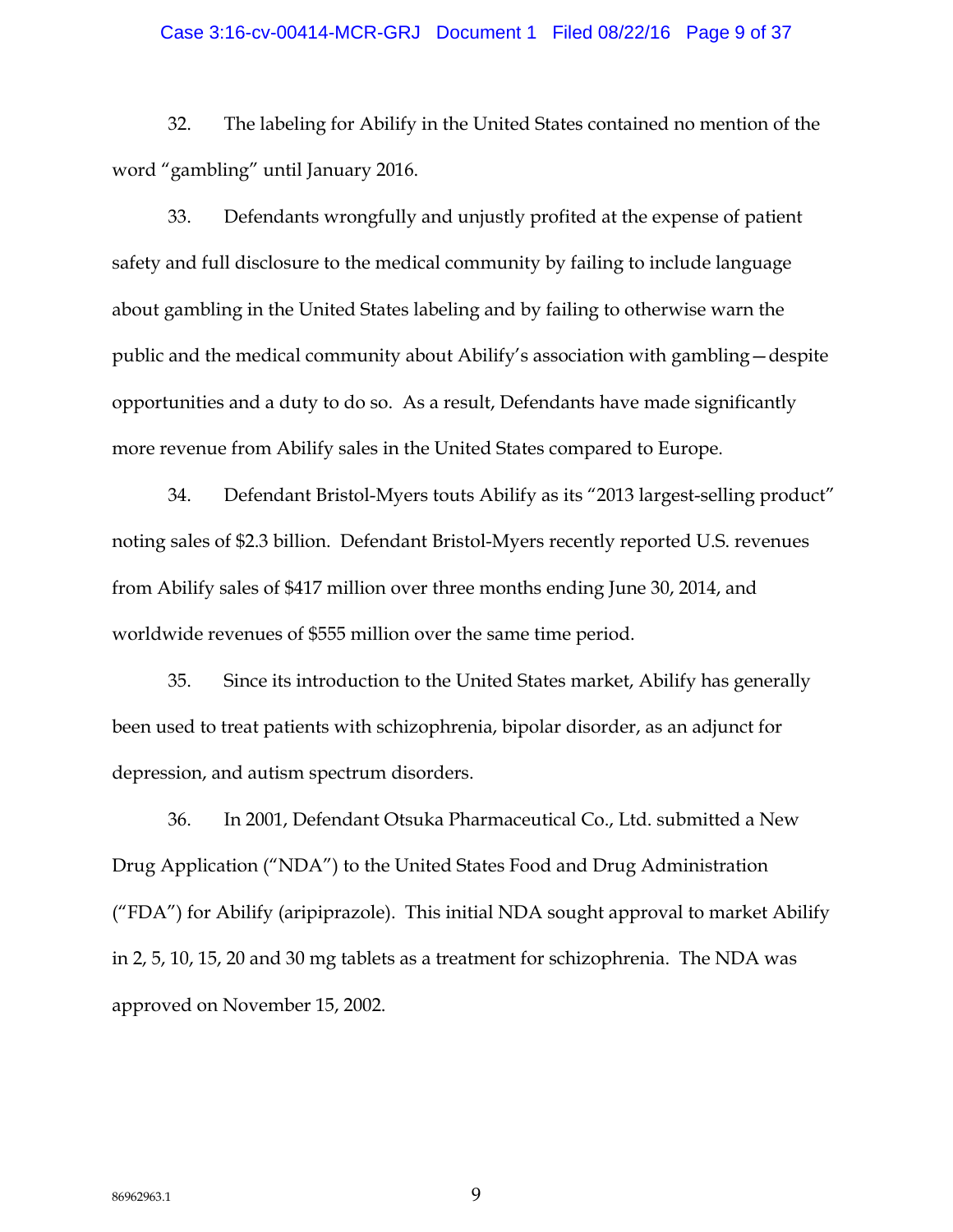#### Case 3:16-cv-00414-MCR-GRJ Document 1 Filed 08/22/16 Page 10 of 37

37. In November 2002, the FDA required Defendants to submit results of Study 138047 to address the longer-term efficacy of Abilify in the treatment of adults with schizophrenia.

38. On December 3, 2002, Defendant Otsuka America Pharmaceutical, Inc. submitted a Supplemental New Drug Application (NDA 21-436/S-001) on the longerterm efficacy of Abilify in the treatment of schizophrenia. This application was approved on August 28, 2003.

39. In June 2003, Otsuka Maryland Research Institute submitted another Supplemental New Drug Application (NDA 21-436/S-002) for Abilify tablets as a treatment for bipolar disorder. This application was approved on September 29, 2004.

40. In May 2007, Otsuka Pharmaceutical Development & Commercialization, Inc. submitted another Supplemental New Drug Application (NDA 21-436/S-018) for Abilify tablets as an adjunctive treatment for patients with major depressive disorder. This application was approved on November 16, 2007.

41. In contrast, in Europe, Abilify is not indicated to treat depression. The European Medicines Agency declined to approve Abilify as an add-on treatment for depression because of concerns about its efficacy for that indication.

42. In or around 1999, Defendants Bristol-Myers and Otsuka entered into an agreement to co-develop and "commercialize" Abilify (hereinafter referred to as "Defendants' Marketing Agreement"). Under the terms of Defendants' Marketing Agreement, Defendant Bristol-Myers was to market and promote Abilify in the United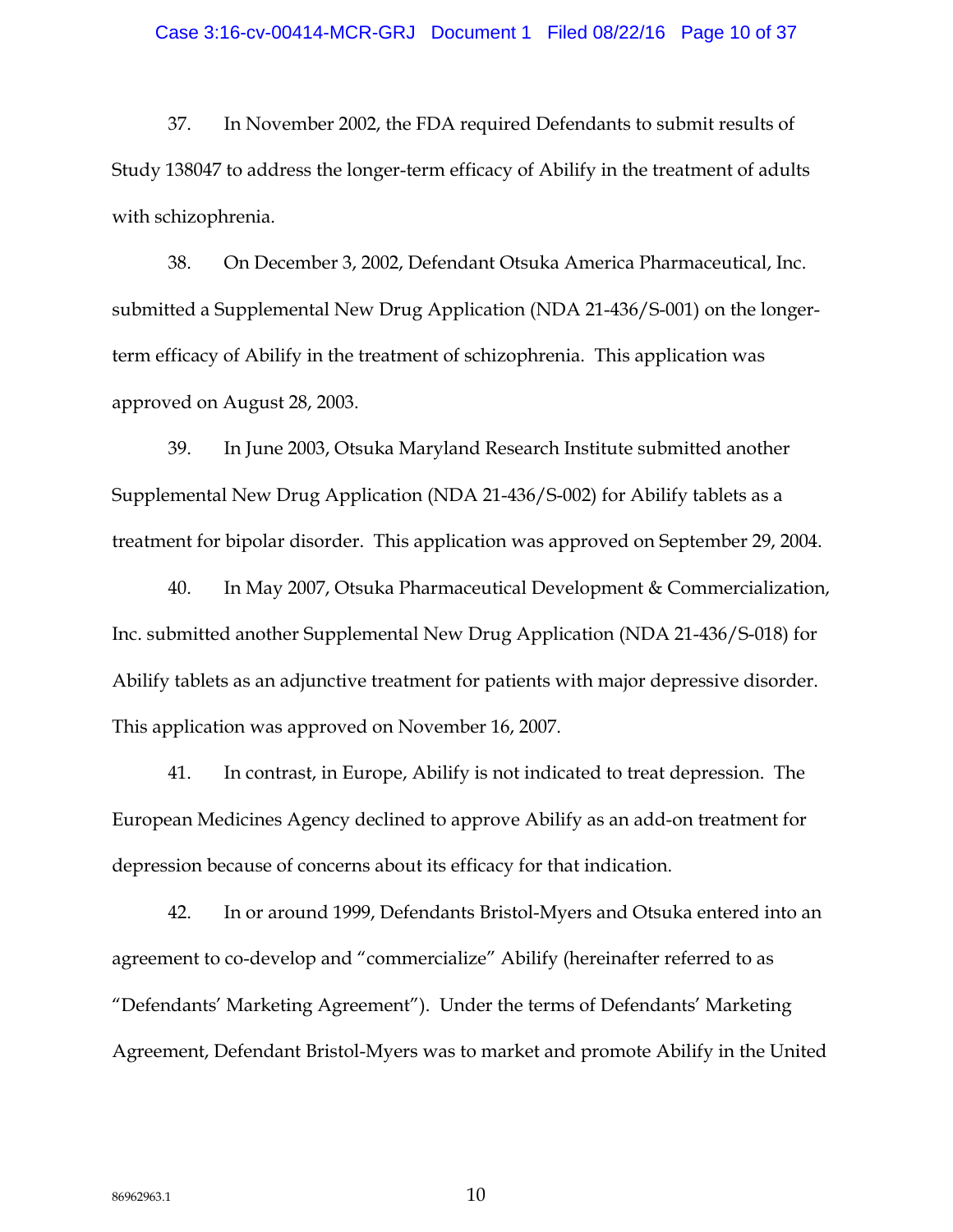#### Case 3:16-cv-00414-MCR-GRJ Document 1 Filed 08/22/16 Page 11 of 37

States and the European Union, in collaboration with Defendant Otsuka Pharmaceutical Co., Ltd., and under Defendant Otsuka Pharmaceutical Co., Ltd.'s trademark.

43. Defendants' Marketing Agreement also provided that Defendants Bristol-Myers and Otsuka Pharmaceutical Co., Ltd. would collaborate to complete clinical studies for schizophrenia, and that Defendant Bristol-Myers would conduct additional studies for new dosage forms and new indications.

44. Defendant Bristol-Meyers began co-promoting Abilify with Defendant Otsuka Pharmaceutical Co., Ltd. in the United States and Puerto Rico in or around November 2002. Defendants' Marketing Agreement was extended in or around 2009.

45. Defendant Bristol-Myers' relationship with Otsuka had been due to expire in or around April 2015, just after the predicted expiration of Abilify's patent protection in the United States. According to a revised marketing agreement, Defendant Bristol-Myers purported to no longer market and promote Abilify as of January 1, 2013, but would continue to carry out its other responsibilities, including manufacturing for sale to third-party customers. Nevertheless, Defendant Bristol-Myers continued to market and promote Abilify, for example, through its website, through September 2015.

46. Defendants had, or should have had, knowledge that Abilify can cause compulsive behaviors like gambling. Despite their significant collective resources, and signals that Abilify is associated with compulsive behaviors such as gambling, Defendants have failed to fully and adequately test or research Abilify and its association with compulsive behaviors to the detriment of Plaintiffs, Abilify users, the public, the medical community, and prescribing doctors.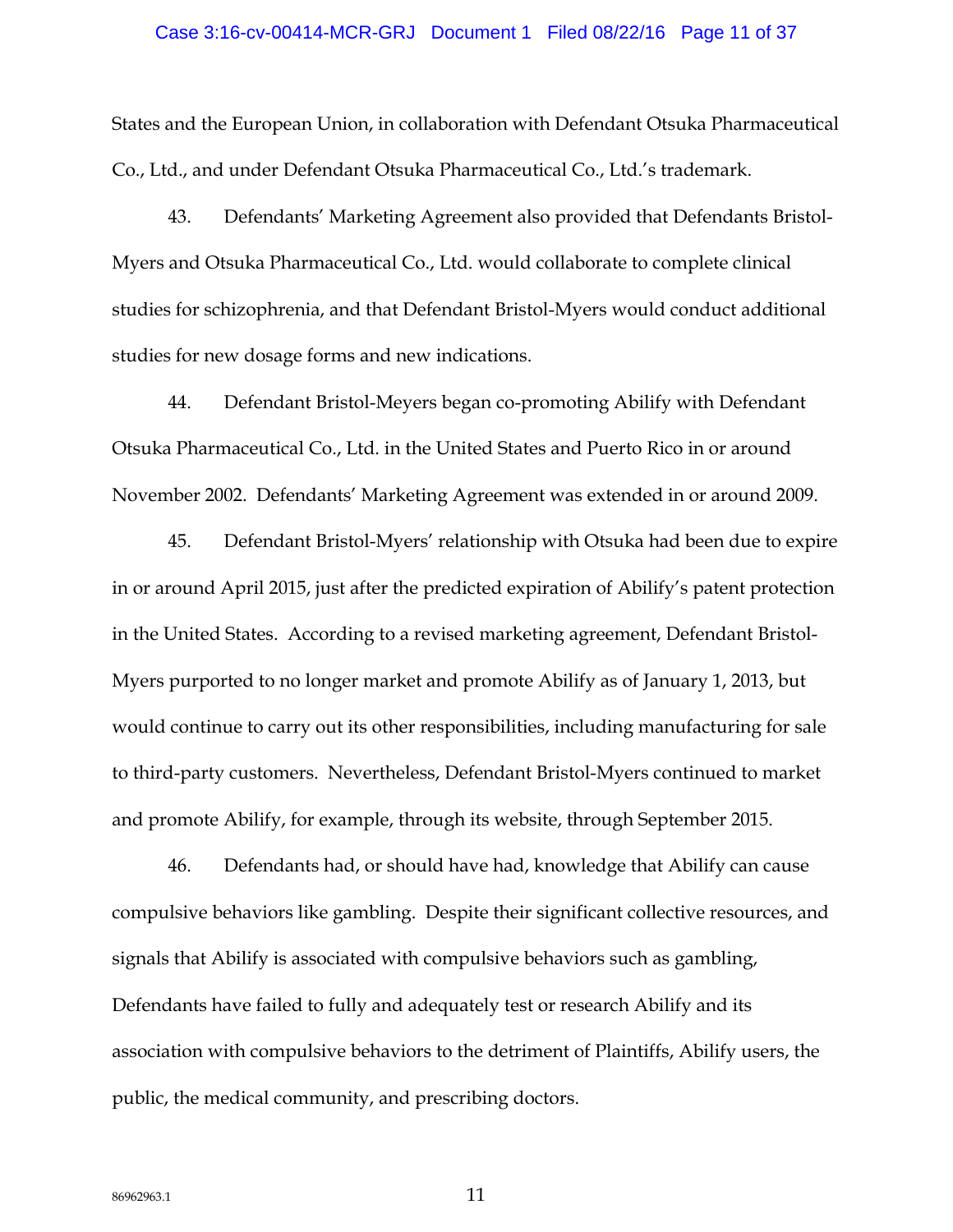### Case 3:16-cv-00414-MCR-GRJ Document 1 Filed 08/22/16 Page 12 of 37

47. Compulsive gambling is a major psychiatric disorder. The American Psychiatric Association's *Diagnostic and Statistical Manual of Mental Disorders* ("DSM") first recognized pathological gambling as a psychiatric disorder in 1980.

48. Originally, the disorder was classified as an impulse control disorder. The current version of the DSM, the DSM-V, renamed pathological gambling as "gambling disorder." DSM-V reclassified gambling disorder under the category Substance-Related and Addictive Disorders in order to reflect evidence that gambling behaviors activate or are activated by reward systems similar to those activated by drugs of abuse, and produce some behavioral symptoms comparable to those produced by substance abuse disorders.

49. Abilify is a partial and full dopamine agonist. Dopamine is a neurotransmitter that helps control the brain's reward and pleasure centers.

50. Dopamine's role in compulsive behavior and pathological gambling is well-known. Dopaminergic reward pathways have frequently been implicated in the etiology of addictive behavior. Scientific literature has identified dopamine as a potential cause of pathological gambling for years.

51. Abilify's dopaminergic activity at the mesolimbic circuit, especially at the nucleus accumbens, has been associated with compulsive behavior in Abilify patients.

52. Defendants' September 2011 6-Month Periodic Safety Update Report acknowledges a plausible mechanism for pathological gambling. The Report states that an article, Chau et al., *The Neural Circuitry of Reward and Its Relevance to Psychiatric Disorders,* "does suggest a possible mechanism by which drugs that act on dopamine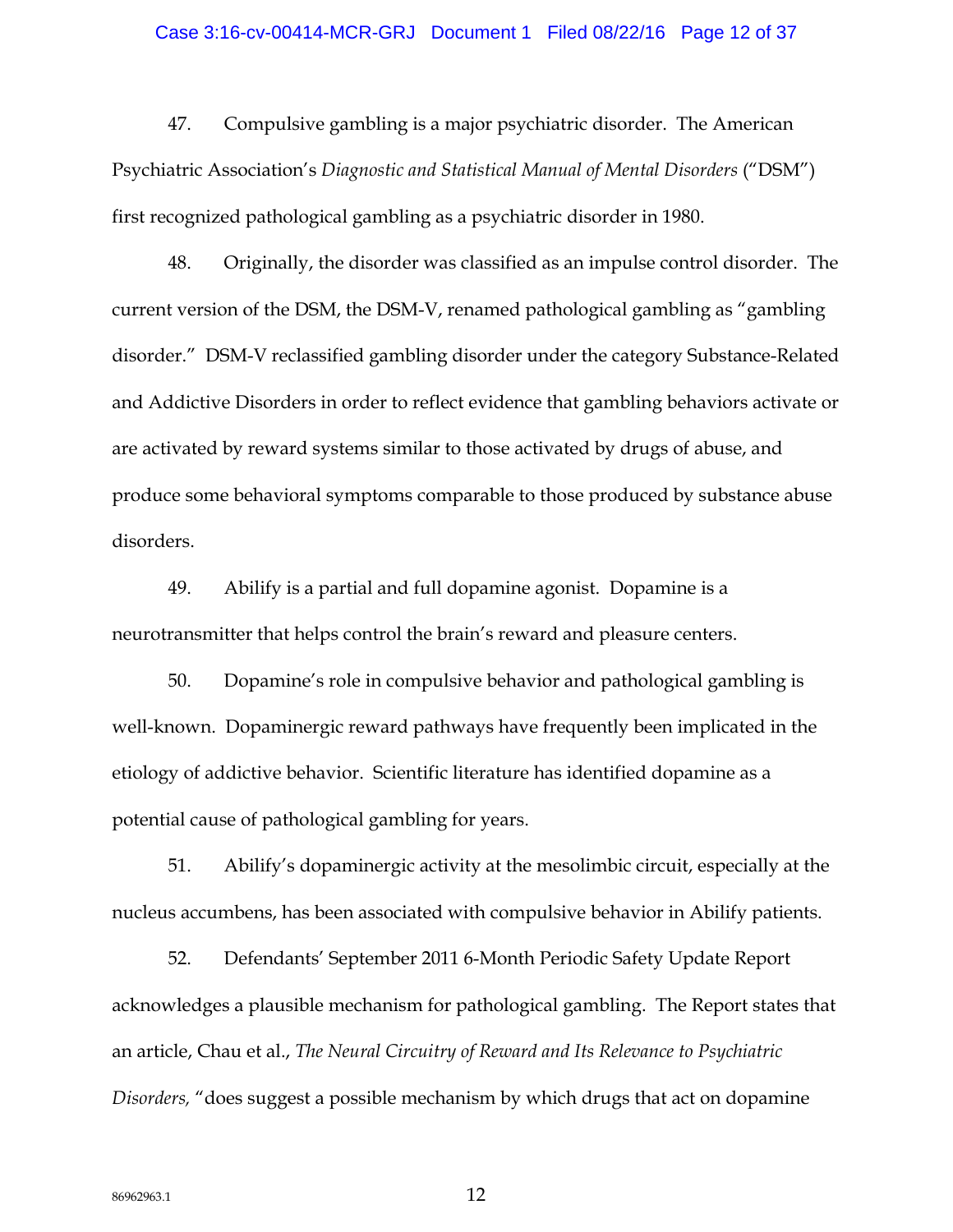#### Case 3:16-cv-00414-MCR-GRJ Document 1 Filed 08/22/16 Page 13 of 37

neurons, like aripiprazole, might possibly have some effect on behavior related to reward."

53. Defendants' September 2011 6-Month Periodic Safety Update Report submitted to the European Medicines Agency acknowledged seven serious reports of pathological gambling, three in the medical literature and four spontaneous reports. The report also noted sixteen cases of pathological gambling in the Bristol-Myers company safety database.

54. The Medical Assessment of the pathological gambling cases in Defendants' September 2011 6-Month Periodic Safety Update Report did not exclude Abilify as the cause of the compulsive gambling adverse events. Defendants concluded that "a causal role of aripiprazole could not be excluded" or that "aripiprazole was suggested by the temporal relationship."

55. The European Final Assessment Report of the September 2011 6-Month Periodic Safety Update Report concluded that with regard to compulsive gambling "in all of the reported cases we have a  $(+)$  temporal;  $(+)$  dechallenge and in one case a  $(+)$ rechallenge."

56. Numerous case reports have been published in the medical literature linking Abilify to compulsive behavior, including at least seventeen cases of compulsive gambling. Gaboriau et al. examined case reports of compulsive gambling and found that the probability that pathological gambling was actually due to Abilify was "possible" in sixteen of the cases and "doubtful" in only one of the cases.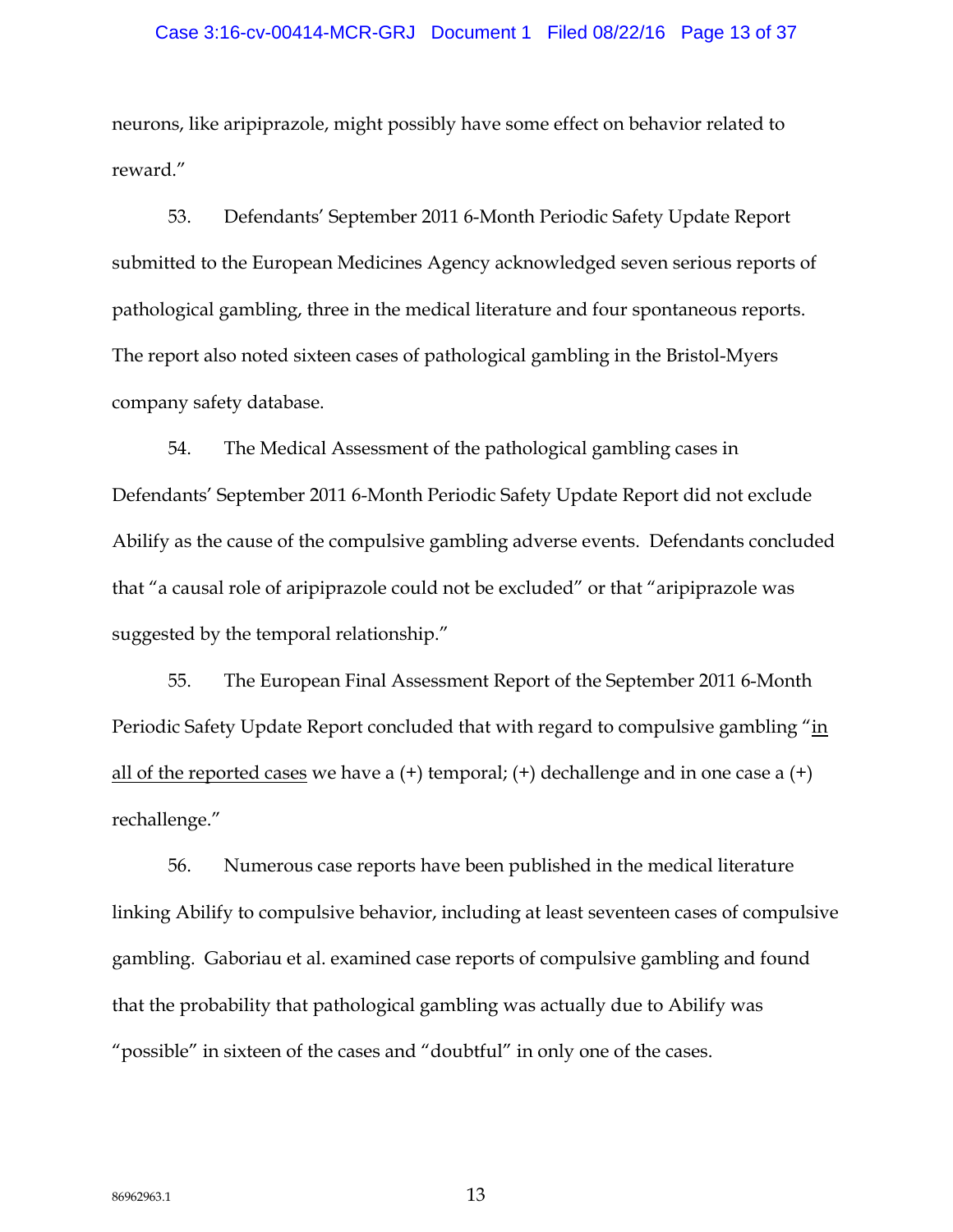### Case 3:16-cv-00414-MCR-GRJ Document 1 Filed 08/22/16 Page 14 of 37

57. Several case reports demonstrate what is known as a challenge, dechallenge, and re-challenge.

58. Challenge is the administration of a suspect product by any route.

59. De-challenge is the withdrawal of the suspected product from the patient's therapeutic regime. A positive de-challenge is the partial or complete disappearance of an adverse experience after withdrawal of the suspect product. For example, a positive de-challenge occurs when a patient ceases use of Abilify and pathological gambling behaviors cease.

60. Re-challenge is defined as a reintroduction of a product suspected of having caused an adverse experience following a positive de-challenge. A positive rechallenge occurs when similar signs and symptoms reoccur upon reintroduction of the suspect product. For example, a positive re-challenge occurs when a patient reintroduces Abilify into her treatment regime and pathological gambling behavior reoccurs in a similar manner as such behaviors had existed when the patient previously used Abilify.

61. A positive de-challenge is considered evidence that a drug caused a particular effect, as is a positive re-challenge.

62. From May 1, 2009 to May 1, 2011, the FDA received thousands of serious adverse event reports concerning Abilify (n=4599), including over two-thousand serious adverse drug experiences of which 193 involved children (0-16 years old).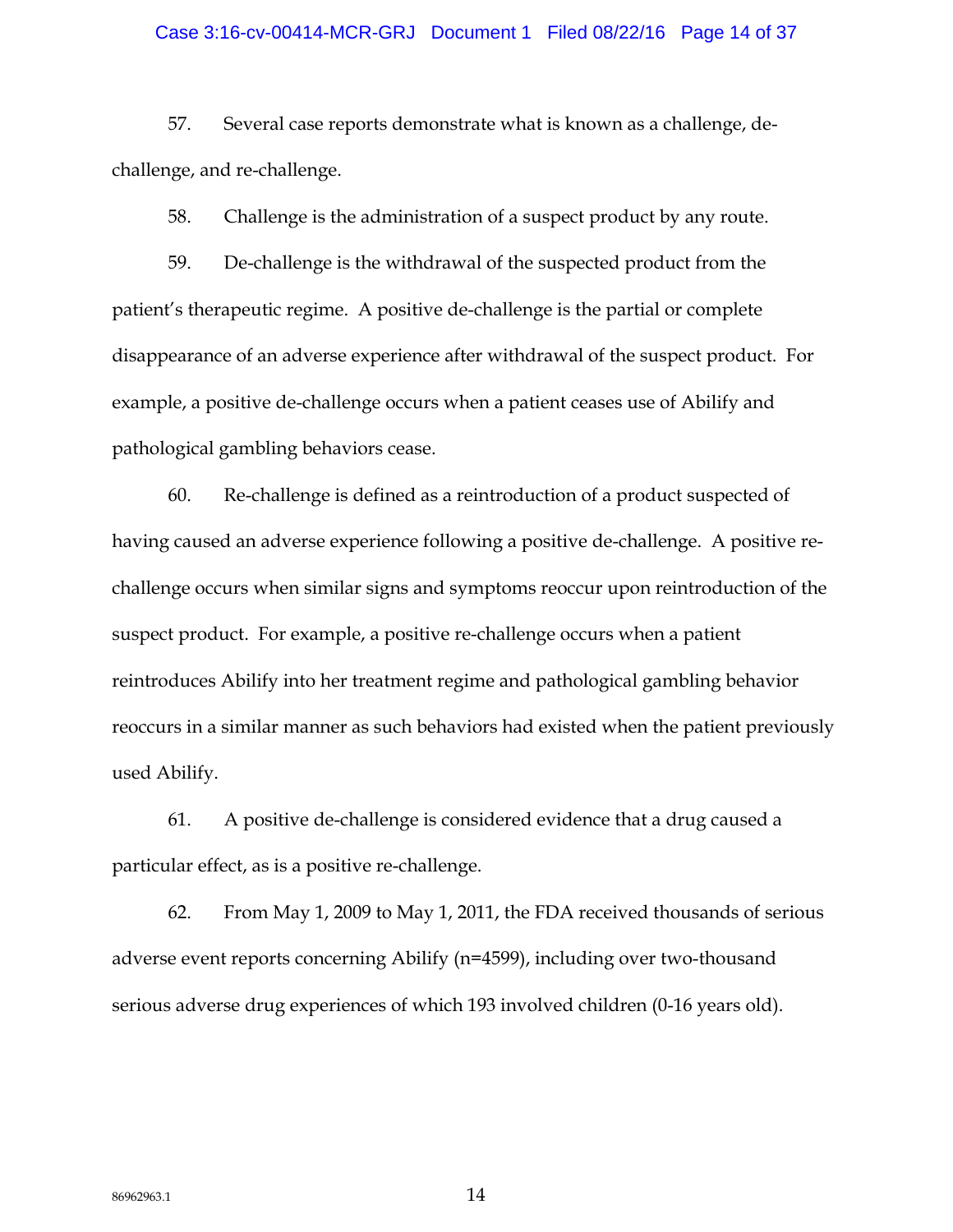#### Case 3:16-cv-00414-MCR-GRJ Document 1 Filed 08/22/16 Page 15 of 37

63. Serious adverse events are drug experiences including the outcomes of death, life-threatening events, hospitalization, disability, congenital abnormality, and other harmful medical events.

64. From 2005 to 2013, an FDA report showed that Abilify accounted for at least fifty-four reports of compulsive or impulsive behavior problems, including thirty reports of compulsive gambling, twelve reports of impulsive behavior, nine reports of hypersexuality, and three reports of compulsive shopping.

65. A disproportionality study of the FDA Adverse Event Reporting System showed a proportional reporting ratio for compulsivity of 8.6 for Abilify. A ratio of more than three indicates a signal of an adverse event.

66. An analysis of the FDA Adverse Event Reporting System shows an escalating number of reports. Twenty-nine reports of gambling behavior were made to the FDA in 2014.

67. The 2014 FDA Adverse Event Reporting System data shows a proportional reporting ratio for compulsive gambling of 64.3 for Abilify. The same data demonstrates Abilify is unique in this regard and compulsive gambling is not a classwide problem among anti-psychotic medications.

68. Defendants have not adequately studied Abilify. A review of all the randomized clinical trials comparing Abilify to other schizophrenia drugs concluded that the information on comparisons was of limited quality, incomplete, and problematic to apply clinically.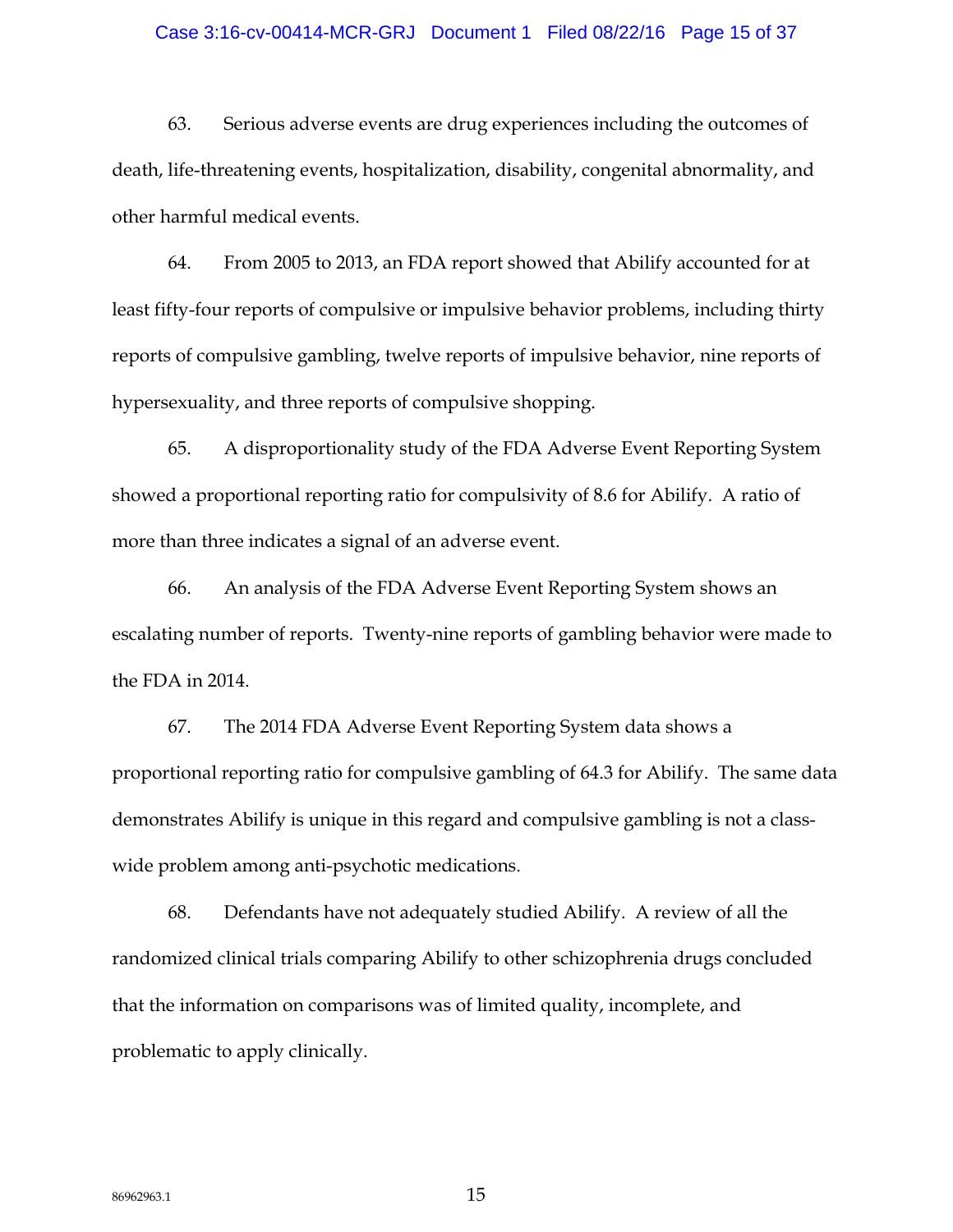#### Case 3:16-cv-00414-MCR-GRJ Document 1 Filed 08/22/16 Page 16 of 37

69. Despite evidence that Abilify causes compulsive behaviors like pathological gambling and calls from the medical community to conduct further research and warn patients about this possible effect of Abilify, Defendants have either failed to investigate or conduct any studies on the compulsive behavior side effects of Abilify or failed to make public the results of any studies or investigations that they might have done.

70. Abilify is not very efficacious. According to a rigorous study by the Cochrane Collaboration, there is limited evidence that Abilify leads to symptom reduction when added to antidepressants and side effects are more frequent under Abilify augmentation treatment.

71. The Drug Facts Box for Abilify for major depression includes a "summary" of the combined data from the two identical six week randomized trials that were the basis for FDA drug approval for this indication. The box shows that Abilify has only a modest benefit: on average, patients on Abilify improved by 3 points more (*on a scale of 60*) than patients on placebo, and only an additional 11% of patients had a clinically important response as defined in the trial.

72. Despite the risks of serious adverse events, and the lack of adequate testing, Defendants aggressively promoted Abilify, including illegal promotion for offlabel use. In 2007, Defendant Bristol-Myers reportedly paid \$515 million to settle federal and state investigations into off-label marketing of Abilify for pediatric use and to treat dementia-related psychosis. Defendant Otsuka American Pharmaceutical, Inc. later paid more than \$4 million to resolve the allegations.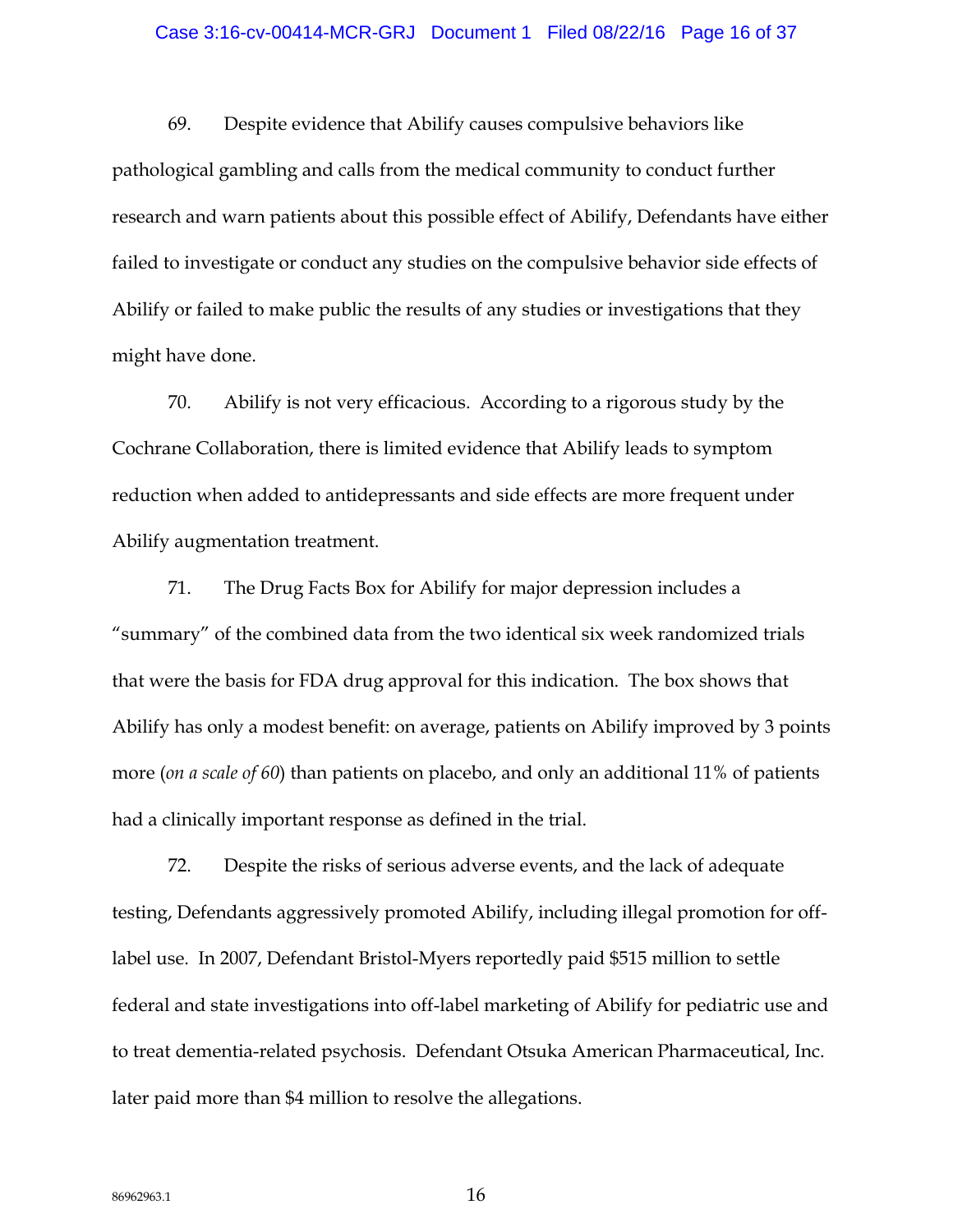### Case 3:16-cv-00414-MCR-GRJ Document 1 Filed 08/22/16 Page 17 of 37

73. The FDA issued a letter dated April 17, 2015 finding Abilify promotional material "false or misleading because it makes misleading claims and presentations about the drug." The FDA found the material "misleading because it implies that Abilify offers advantages over other currently approved treatments for bipolar disorder or MDD when this has not been demonstrated." The FDA also found the cited references "not sufficient to support claims and presentations suggesting that Abilify has been demonstrated to modulate dopaminergic and serotonergic activity, or modulate neuronal activity in both hypoactive and hyperactive environments in humans."

74. Upon information and belief, Defendants have invested millions of dollars in teams of pharmaceutical sales representatives who visit and contact members of the medical community, including prescribing doctors, purporting to "educate" them about Abilify. Upon information and belief, these pharmaceutical sales representatives have not notified patients, the medical community, or prescribers in the United States that Abilify use causes, is linked to, or might be associated with compulsive gambling, pathological gambling, or gambling addiction.

75. Defendants have invested millions of dollars in "Direct to Consumer" advertising. None of the advertising in the United States notifies patients, the medical community, or prescribers that Abilify use causes, is linked to, or might be associated with compulsive gambling, pathological gambling, or gambling addiction.

76. Defendants' Direct to Consumer advertising minimizes risks while overpromoting the drug.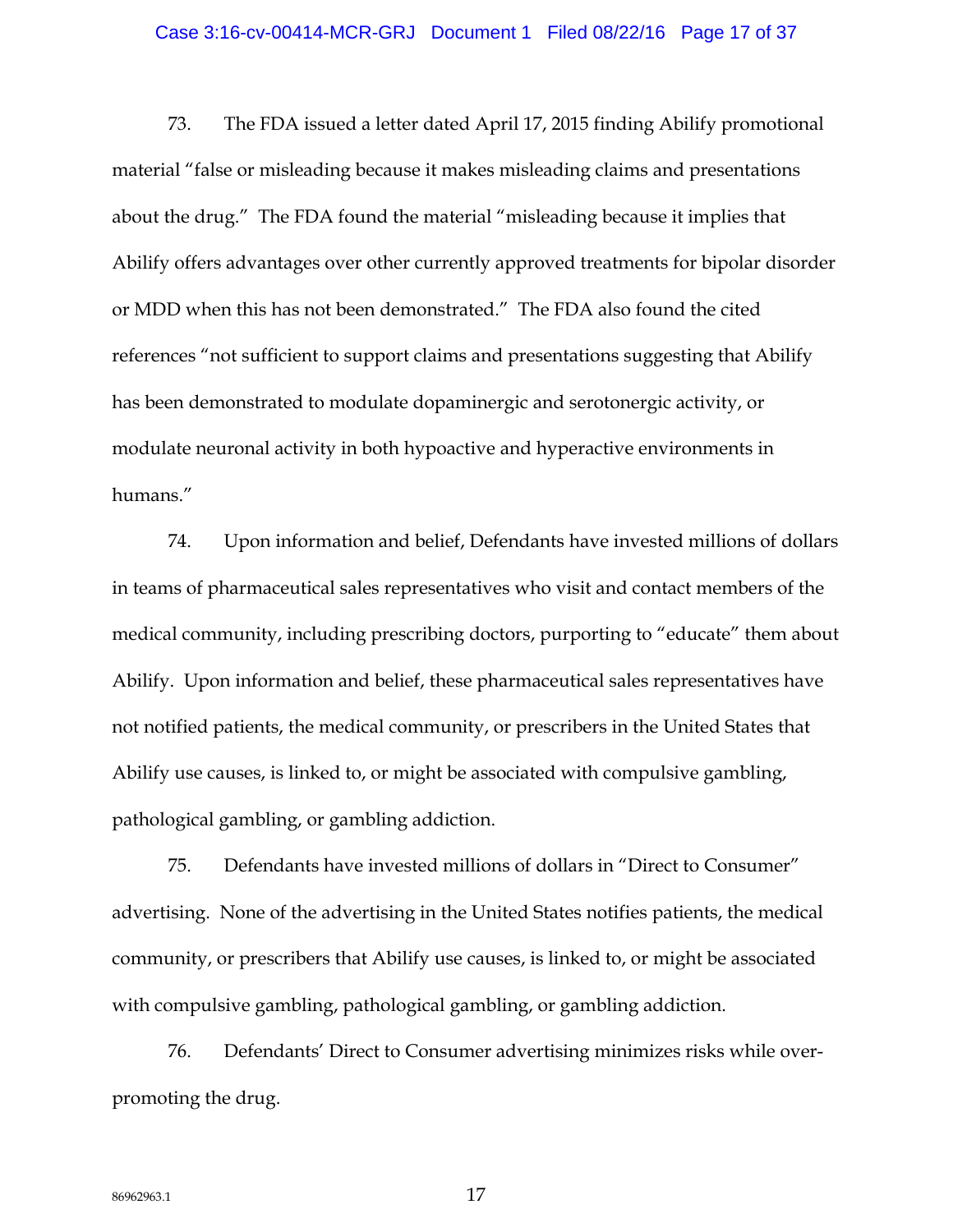#### Case 3:16-cv-00414-MCR-GRJ Document 1 Filed 08/22/16 Page 18 of 37

77. As a result of Defendants' misleading promotional campaigns, Abilify occupies the top sales position for a prescription drug in the United States (but has only reached seventh place in the global ranking of drug sales).

78. Defendants have made payments to doctors to promote Abilify. From August 2013 to December 2014, \$10.6 million in payments relating to Abilify were made to 21,155 physicians in the United States.

79. To date, Defendants have not adequately notified or warned patients, the medical community, or prescribers in the United States that Abilify use causes, is linked to, and is associated with compulsive gambling, pathological gambling, or gambling addiction.

80. Prior to May 2016, upon information and belief, Defendants had not sent out any "Dear Doctor" letters to inform the medical community of the risk or association of Abilify use and gambling.

81. Under the heading "What are the possible side effects of ABILIFY?" the labeling for Abilify in the United States does not list gambling, pathological or otherwise. Nor does it mention compulsive behaviors.

82. Likewise, the labeling for Abilify in the United States lists serious side effects that have been reported with Abilify, but did not list gambling, pathological or otherwise in any form until January 2016 when it was only added to the postmarketing experience section of the label. Prior to May 2016, the label did not mention compulsive behaviors other than pathological gambling or adequately warn patients about the risk of compulsive gambling. Defendants also did not make any mention of gambling in the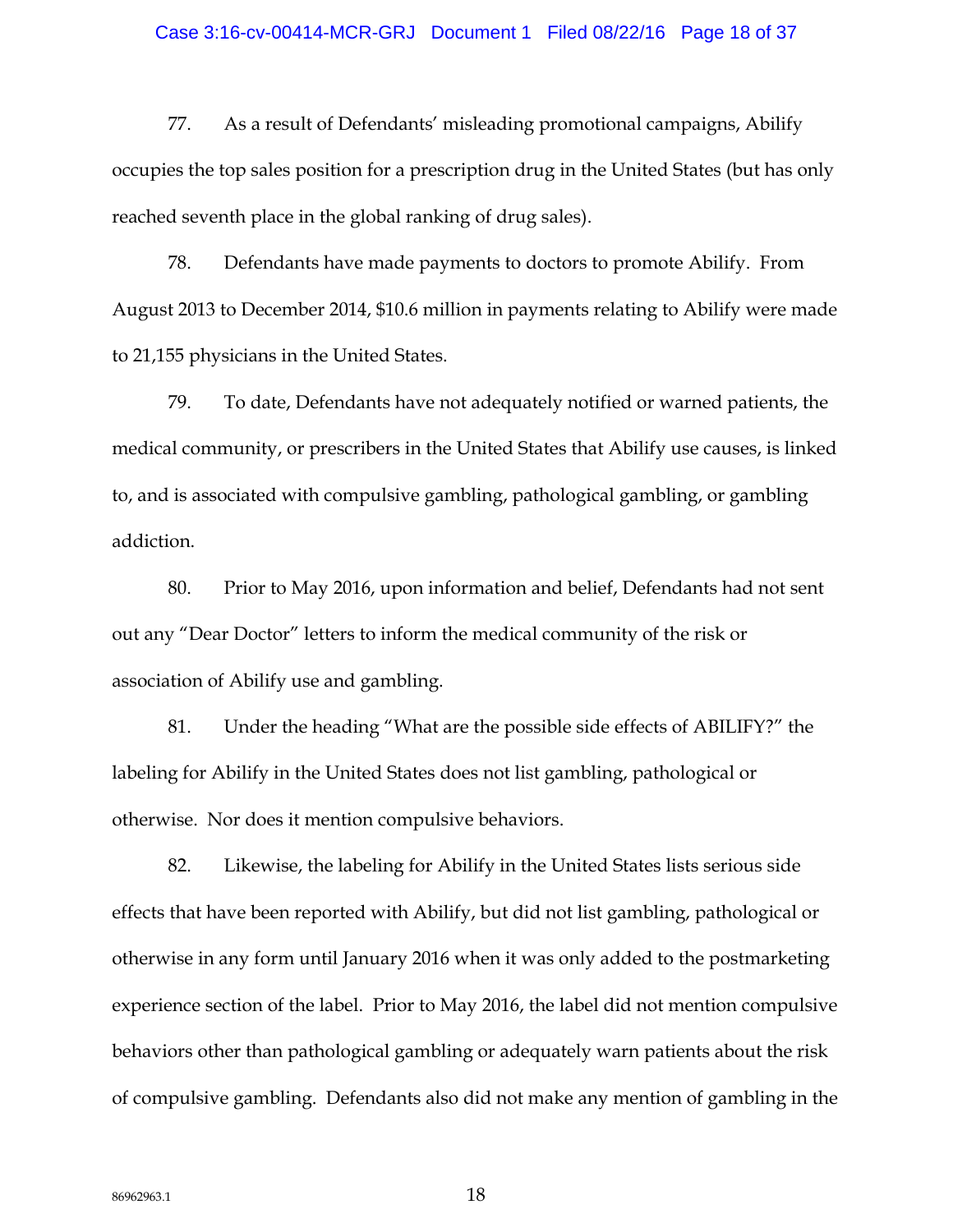### Case 3:16-cv-00414-MCR-GRJ Document 1 Filed 08/22/16 Page 19 of 37

patient medication guide, the source of information most likely viewed by physicians and patients.

83. The labeling in the United States contradicts the labeling in Europe and Canada by not providing adequate warnings and not cautioning that patients should be closely monitored, and does not adequately inform patients and physicians that gambling and other compulsive behaviors have been associated with Abilify use.

84. Defendant Otsuka America Pharmaceutical, Inc. maintains a website promoting Abilify, www.abilify.com. The website includes, among other information, "tips for taking Abilify," links to "a 30-day free trial & savings on refills," and "important safety information" for Abilify. Although it has sections about "important safety information," nowhere on the website does it mention the word "gambling."

85. Also, Defendant Otsuka America Pharmaceutical, Inc. operated another website promoting Abilify, www.addabilify.com. Prior to 2015, this website included, among other information, "important safety information," "tips for family and friends," "treatment FAQs," "side effects FAQs," and "what your doctor needs to know" concerning Abilify. Nowhere on the website did it mention the word "gambling."

86. Defendant Bristol-Myers promotes Abilify on its own website, www.bms.com ("BMS website"), noting it was approved in November 2002 and is "jointly marketed in the U.S. by Bristol-Myers Squibb and Otsuka America Pharmaceutical." The BMS website also includes a link to the www.abilify.com website. Nowhere on the BMS website does it mention the word "gambling."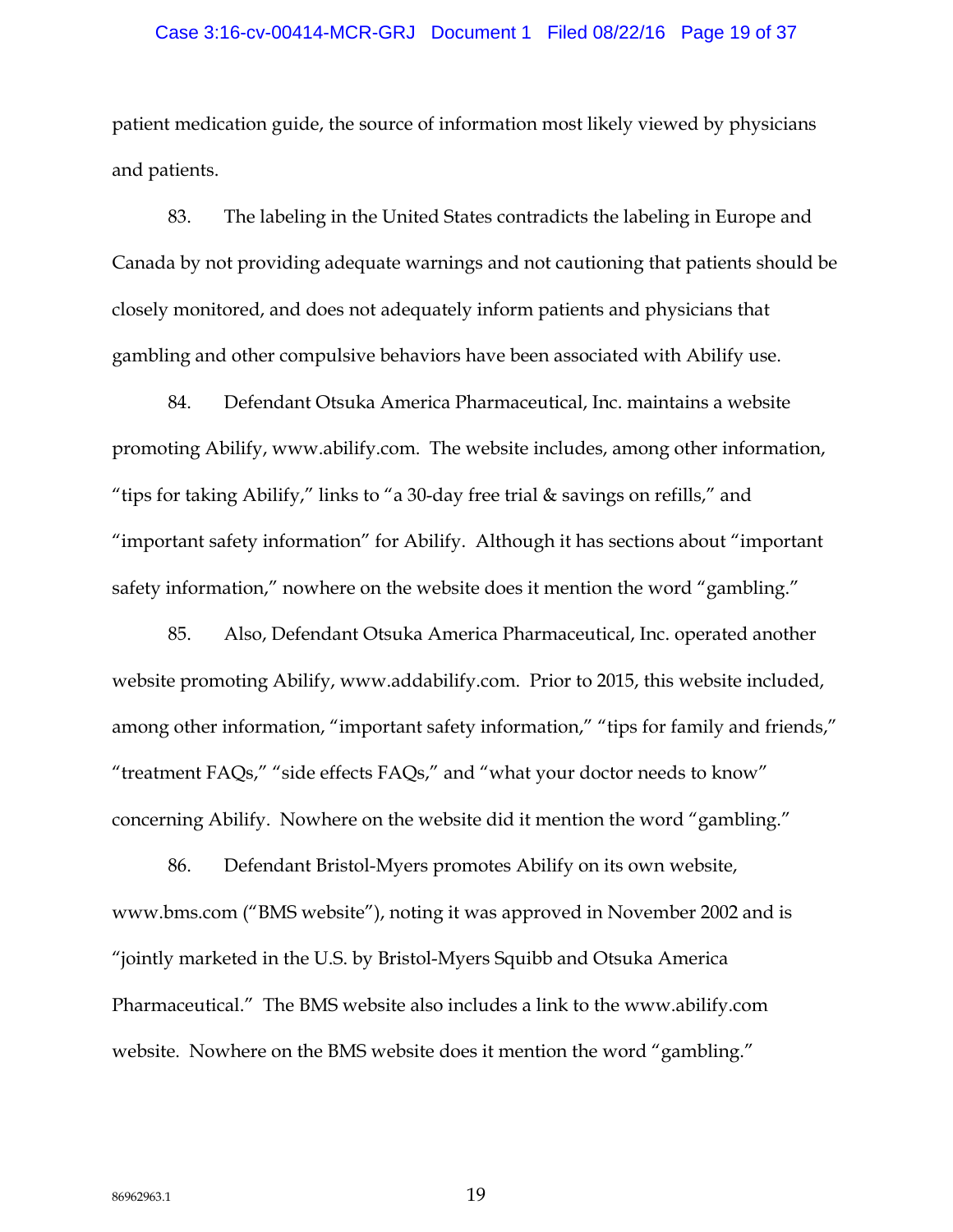87. Likewise, Defendant Otsuka Pharmaceutical Co., Ltd. promotes Abilify on its own website, www.otsuka.co.jp/en/ ("Otsuka website"), noting it was "researched and developed by Otsuka Pharmaceutical" and "launched" in the United States in 2002. Nowhere on the Otsuka website does it mention the word "gambling."

### **EQUITABLE TOLLING OF APPLICABLE STATUTES OF LIMITATIONS**

88. Plaintiffs assert all applicable state statutory and common law rights and theories related to the tolling or extension of any applicable statute of limitations, including the discovery rule and/or fraudulent concealment.

89. The discovery rule should be applied to toll the running of the statute of limitations until the Plaintiffs discovered or reasonably should have discovered Plaintiff Fanny Lyons' injury and the causal connection between the injury and Defendants' product.

90. Despite reasonable and diligent investigation by Plaintiffs into the causal connection between Plaintiffs' injuries and Abilify, the cause and nature of Plaintiffs' injuries and their relationship to Abilify was not discovered until 2014. Therefore, under the appropriate application of the discovery rule, Plaintiffs' suit was filed well within the applicable statutory limitations period.

91. Defendants are estopped from asserting a statute of limitations defense because all Defendants fraudulently concealed from Plaintiffs the truth, quality and nature of Plaintiffs' injuries and the connection between the injuries and Defendants' tortious conduct. Defendants, through their affirmative misrepresentations and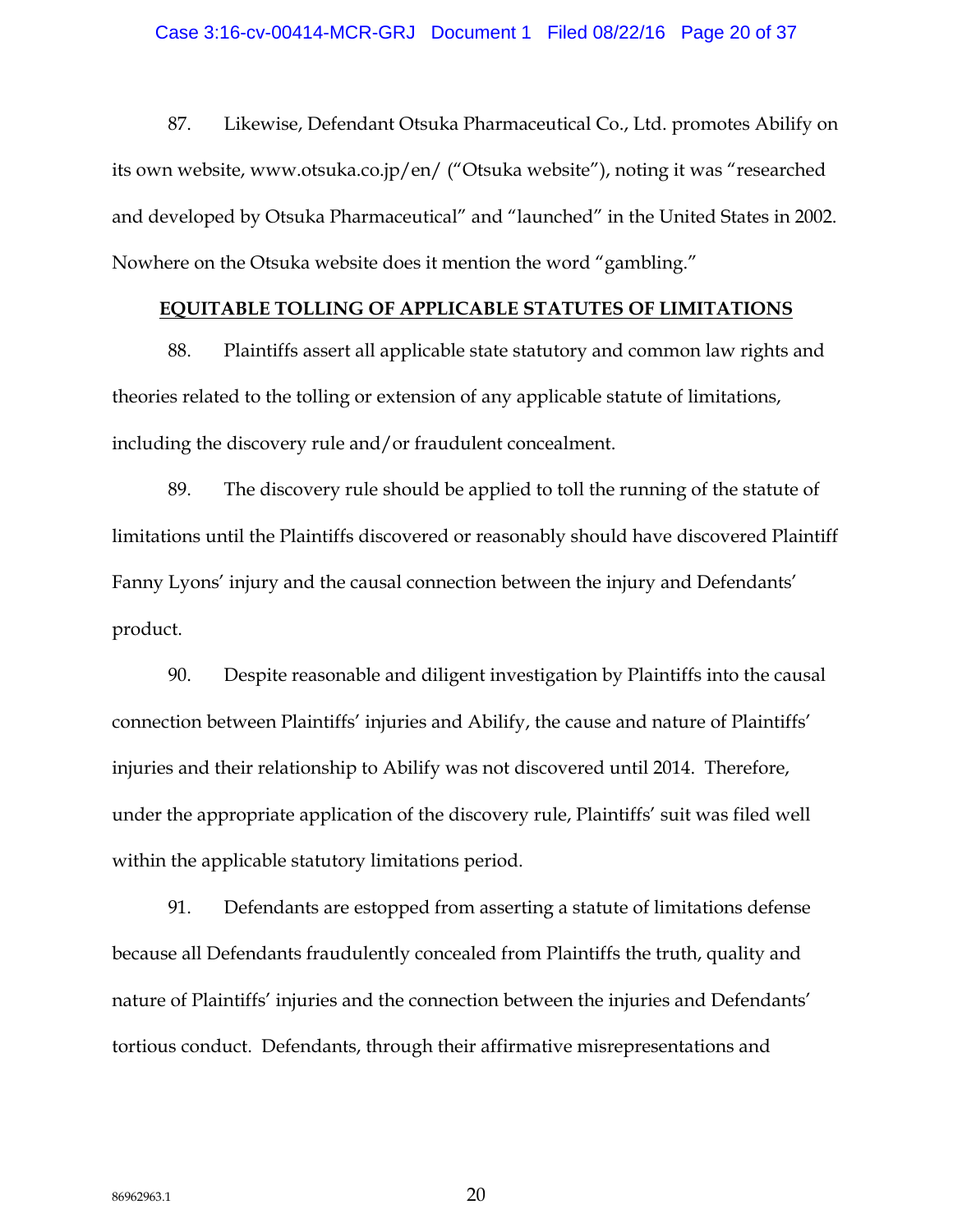### Case 3:16-cv-00414-MCR-GRJ Document 1 Filed 08/22/16 Page 21 of 37

omissions, actively concealed from Plaintiffs and Plaintiff Fanny Lyons' prescribing physicians the true risks associated with Abilify.

92. Defendants were under a duty to disclose the true character, quality and nature of the risks associated with use of Abilify as this was non-public information over which Defendants had and continue to have exclusive control, and because Defendants knew that this information was not available to Plaintiffs, Plaintiff Fanny Lyons' medical providers and/or health-care facilities. In addition, Defendants are estopped from relying on any statute of limitation because of their intentional concealment of these facts.

93. Plaintiffs had no knowledge that Defendants were engaged in the wrongdoing alleged herein. Because of the fraudulent acts of concealment of wrongdoing by Defendants, Plaintiffs could not have reasonably discovered the wrongdoing at any time prior to 2014.

# **FIRST CAUSE OF ACTION Strict Liability – Design, Manufacturing and Warning**

94. Plaintiffs incorporate the factual allegations set forth in paragraphs 1 to 94 as if fully set forth herein and further allege as follows:

95. Defendants had a duty to provide adequate warnings and instructions for Abilify, to use reasonable care to design a product that is not unreasonably dangerous to users, and to adequately test their product.

96. The Abilify manufactured and/or supplied to Plaintiff Fanny Lyons by Defendants was defective in design or formulation in that, when it left the hands of the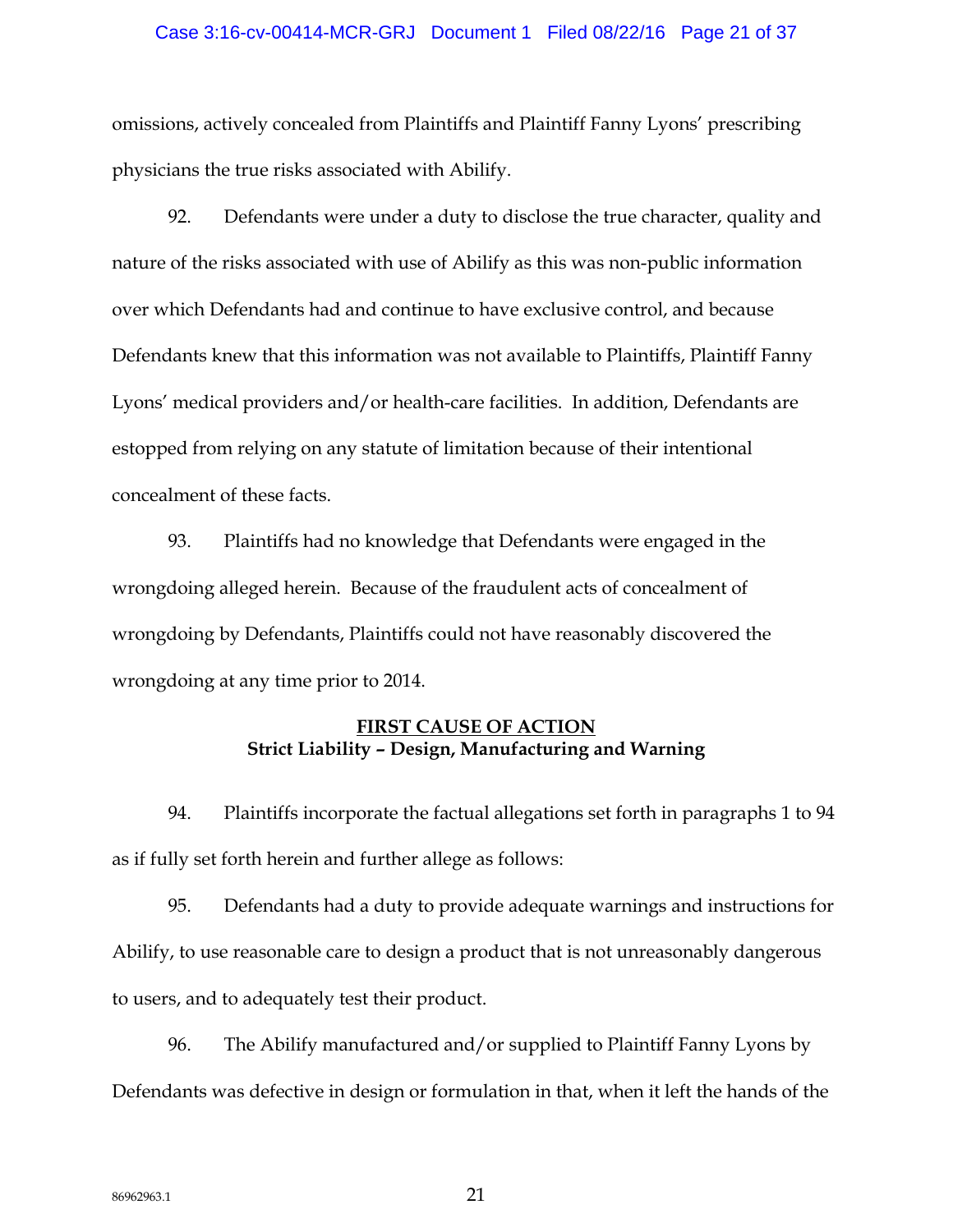### Case 3:16-cv-00414-MCR-GRJ Document 1 Filed 08/22/16 Page 22 of 37

manufacturer and/or supplier, it was in an unreasonably dangerous and a defective condition for its intended use and it posed a risk of serious compulsive behaviors and harm to Plaintiff and other consumers which could have been reduced or avoided, inter alia, by the adoption of a feasible reasonable alternative design.

97. The Abilify manufactured and/or supplied to Plaintiff Fanny Lyons by Defendants was defective in design or formulation in that, when it left the hands of the manufacturer and/or supplier, Abilify had not been adequately tested, was in an unreasonably dangerous and a defective condition, and it posed a risk of serious compulsive behaviors and harm to Plaintiff and other consumers.

98. Also, Abilify's limited and unproven effectiveness did not outweigh the risks posed by the drug.

99. The Abilify manufactured and/or supplied to Plaintiff Fanny Lyons by Defendants was defective due to inadequate warnings or instructions concerning the true risks of its use.

100. Defendants knew or should have known through testing, scientific knowledge, advances in the field or otherwise, that the product created a risk of serious compulsive behaviors and harm, and was unreasonably dangerous to Plaintiff Fanny Lyons and other consumers, about which Defendants failed to warn.

101. The Abilify manufactured and/or supplied to Plaintiff Fanny Lyons by Defendants was defective, dangerous, and had inadequate warnings or instructions at the time it was sold, and Defendants also acquired additional knowledge and information confirming the defective and dangerous nature of Abilify. Despite this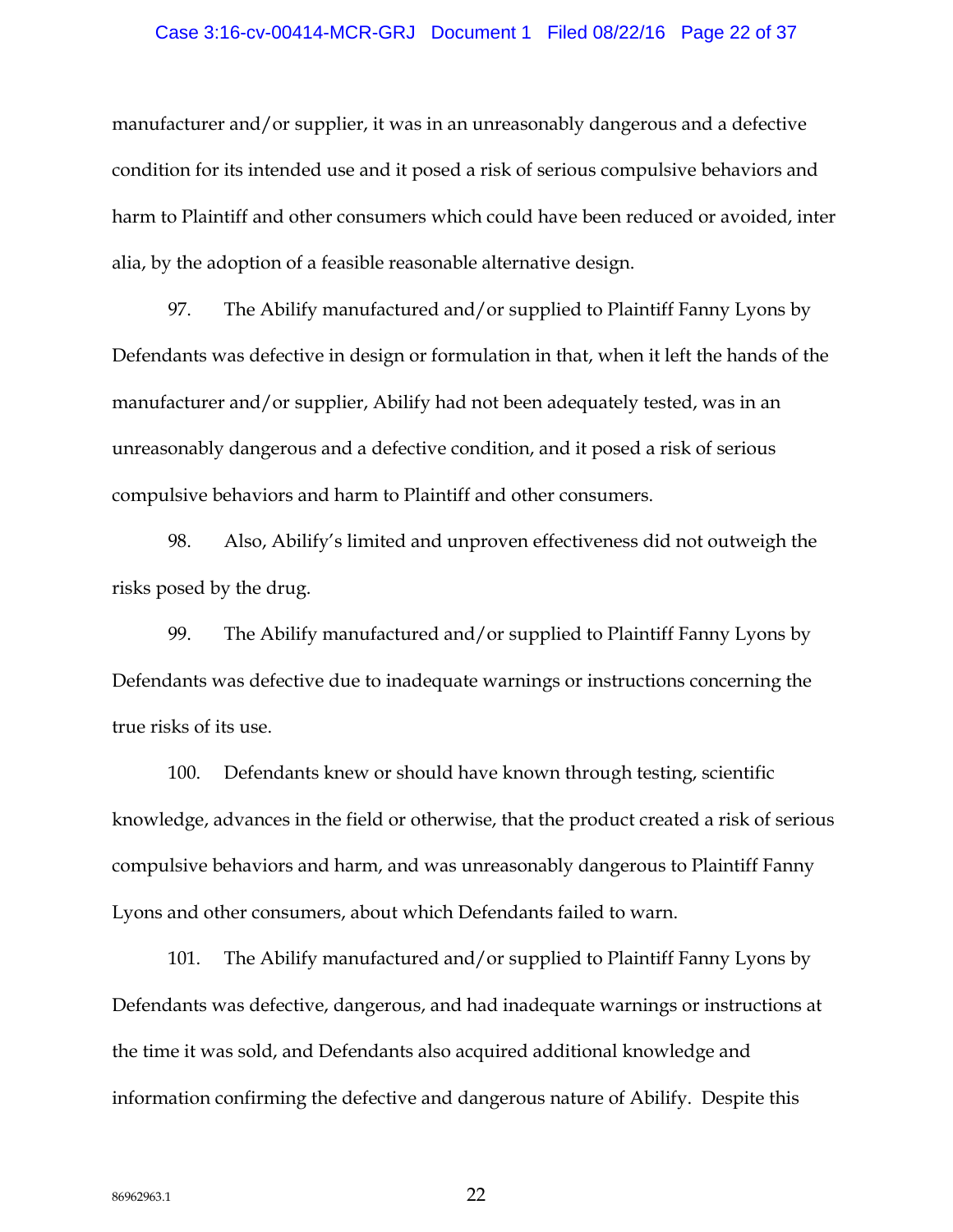#### Case 3:16-cv-00414-MCR-GRJ Document 1 Filed 08/22/16 Page 23 of 37

knowledge and information, Defendants failed and neglected to issue adequate warnings or post-sale warnings that Abilify causes serious compulsive behaviors and harm.

102. Defendants failed to provide adequate warnings to users, purchasers, or prescribers of Abilify, including Plaintiff Fanny Lyons and her physicians, and instead continued to sell Abilify in an unreasonably dangerous form without adequate warnings or instructions.

103. By failing to adequately test and research compulsive behaviors and harms associated with Abilify use, and by failing to provide appropriate warnings about Abilify use and associations with compulsive behaviors such as gambling, patients and the medical community, including prescribing doctors, were inadequately informed about the true risk-benefit profile of Abilify and were not sufficiently aware that compulsive behaviors such as gambling might be associated with Abilify use. As such, the medical community was not learned on the true risk-benefit profile of Abilify. Nor was the medical community, patients, patients' families, or regulators appropriately informed that compulsive behaviors such as gambling might be a side effect of Abilify use and should or could be reported as an adverse event.

104. As a direct and proximate result of Defendants' conduct, including the inadequate warnings, dilution or lack of information, lack of adequate testing and research, and the defective and dangerous nature of Abilify, Plaintiffs have suffered, and will continue to suffer, neuropsychiatric and physical injury, emotional distress, harm, and economic loss as alleged herein.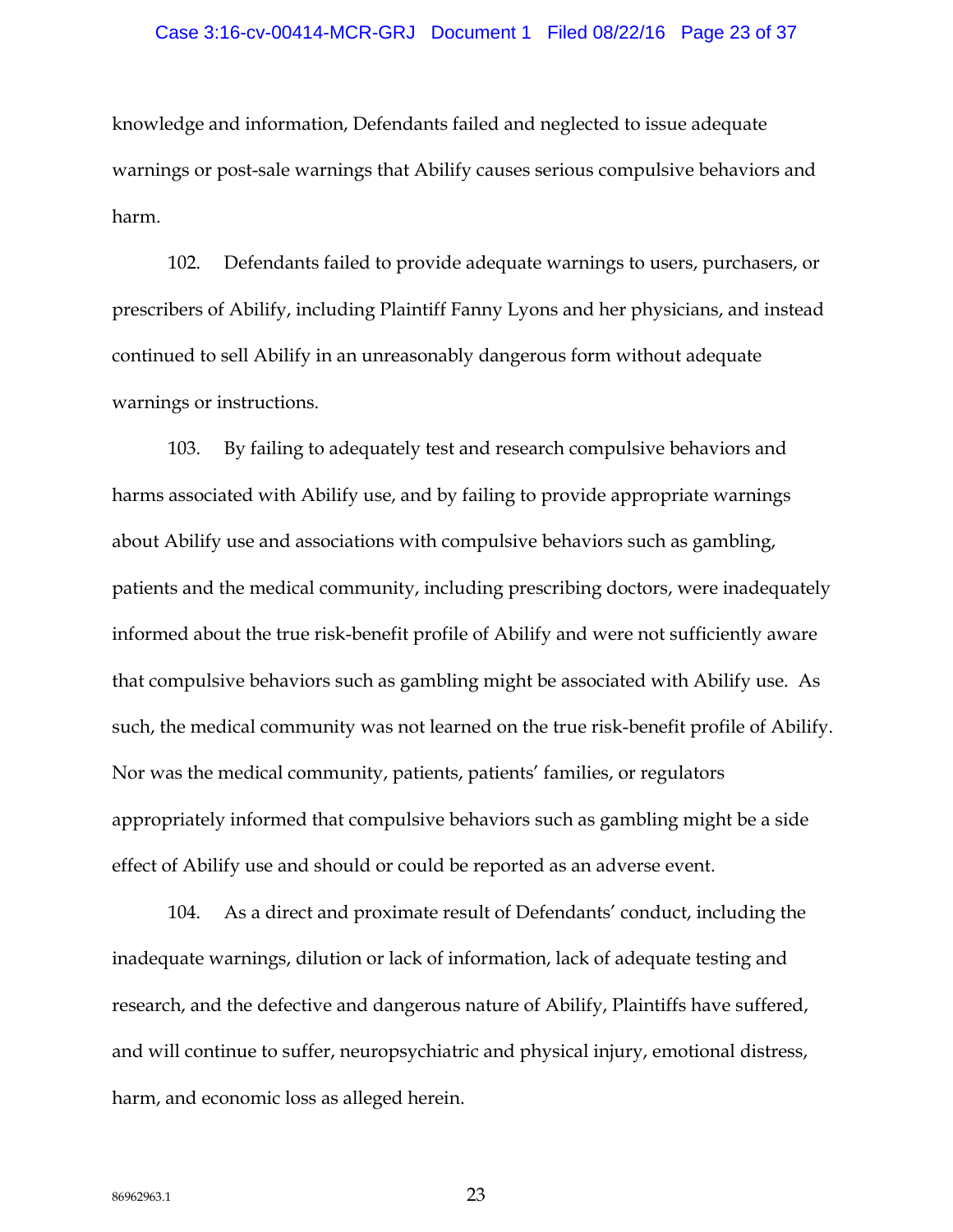## **SECOND CAUSE OF ACTION Breach of Express Warranty by Defendants**

105. Plaintiffs incorporate the factual allegations set forth in paragraphs 1 to 94 as if fully set forth herein and further allege as follows:

106. Defendants expressly warranted to physicians and consumers, including Plaintiff Fanny Lyons and/or Plaintiff's physicians, that Abilify was safe and/or welltolerated.

107. Abilify does not conform to these express representations because it is not safe and/or well-tolerated because it causes compulsive behaviors such as pathological gambling addiction, which in turn can lead to financial ruin, job loss, familial devastation, and suicide attempts.

108. Also, Abilify's limited and unproven effectiveness did not outweigh the risks posed by the drug.

109. As a direct and proximate result of the breach of Defendants' warranties, Plaintiffs have suffered, and will continue to suffer, neuropsychiatric and physical injury, emotional distress, harm, and economic loss as alleged herein.

# **THIRD CAUSE OF ACTION Breach of Implied Warranty**

110. Plaintiffs incorporate the factual allegations set forth in paragraphs 1 to 94 as if fully set forth herein and further allege as follows:

111. At the time Defendants marketed, sold, and distributed Abilify, Defendants knew of the use for which Abilify was intended and impliedly warranted Abilify to be of merchantable quality, safe and fit for such use.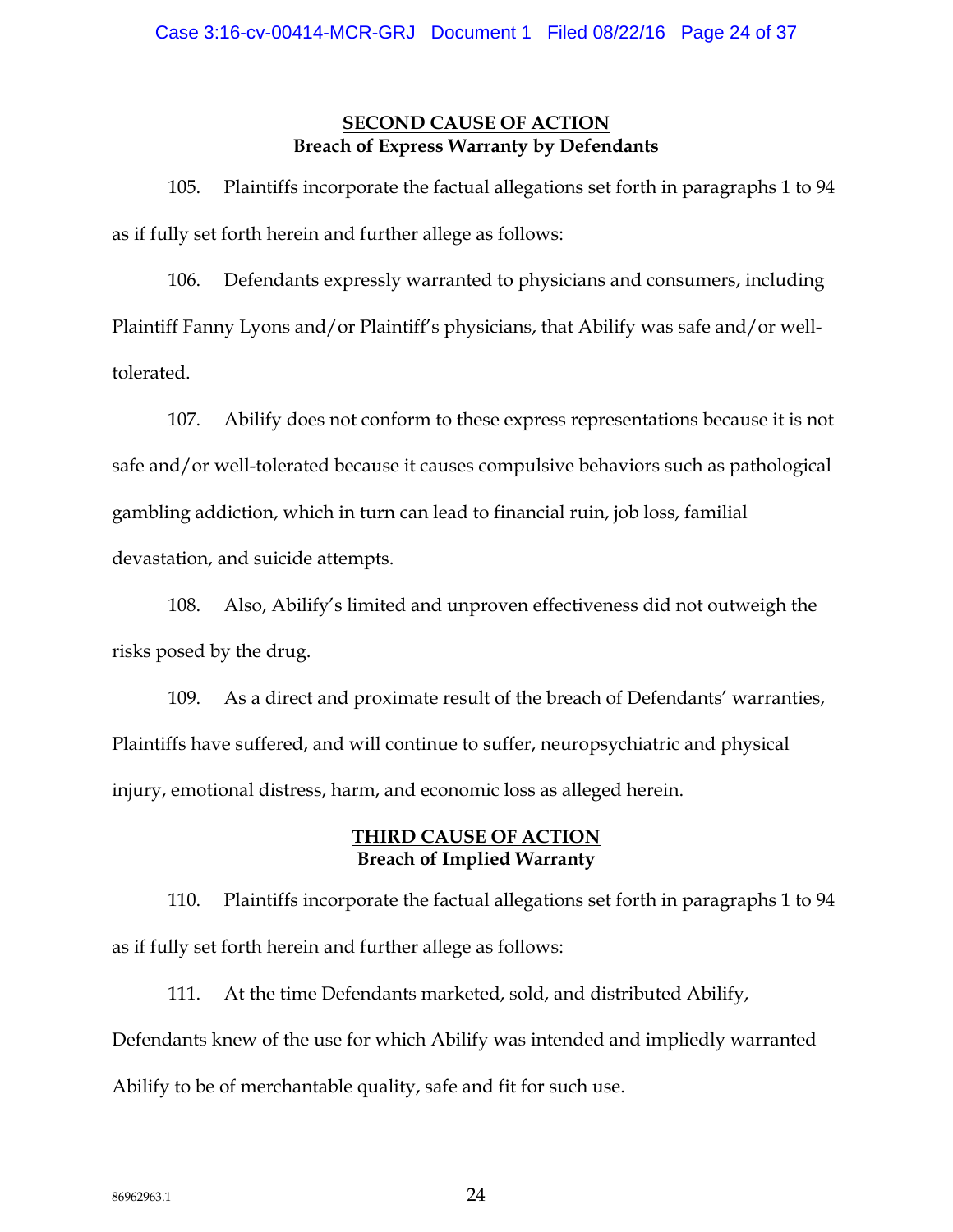#### Case 3:16-cv-00414-MCR-GRJ Document 1 Filed 08/22/16 Page 25 of 37

112. Defendants knew, or had reason to know, that Plaintiff Fanny Lyons and Plaintiff's physicians would rely on the Defendants' judgment and skill in providing Abilify for its intended use.

113. Plaintiff Fanny Lyons and Plaintiff's physician reasonably relied upon the skill and judgment of Defendants as to whether Abilify was of merchantable quality, safe, and fit for its intended use.

114. Contrary to such implied warranty, Abilify was not of merchantable quality or safe or fit for its intended use, because the product was, and is, unreasonably dangerous, defective and unfit for the ordinary purposes for which Abilify was used.

115. Also, Abilify's limited and unproven effectiveness did not outweigh the risks posed by the drug.

116. As a direct and proximate result of the breach of implied warranty, Plaintiffs have suffered, and will continue to suffer, neuropsychiatric and physical injury, emotional distress, harm, and economic loss as alleged herein.

## **FOURTH CAUSE OF ACTION Negligence**

117. Plaintiffs incorporate the factual allegations set forth in paragraphs 1 to 94 as if fully set forth herein and further allege as follows:

118. At all times material herein, Defendants had a duty to exercise reasonable care and the duty of an expert in all aspects of the design, formulation, manufacture, compounding, testing, inspection, packaging, labeling, distribution, marketing, promotion, advertising, sale, warning, and post-sale warning, testing, and research to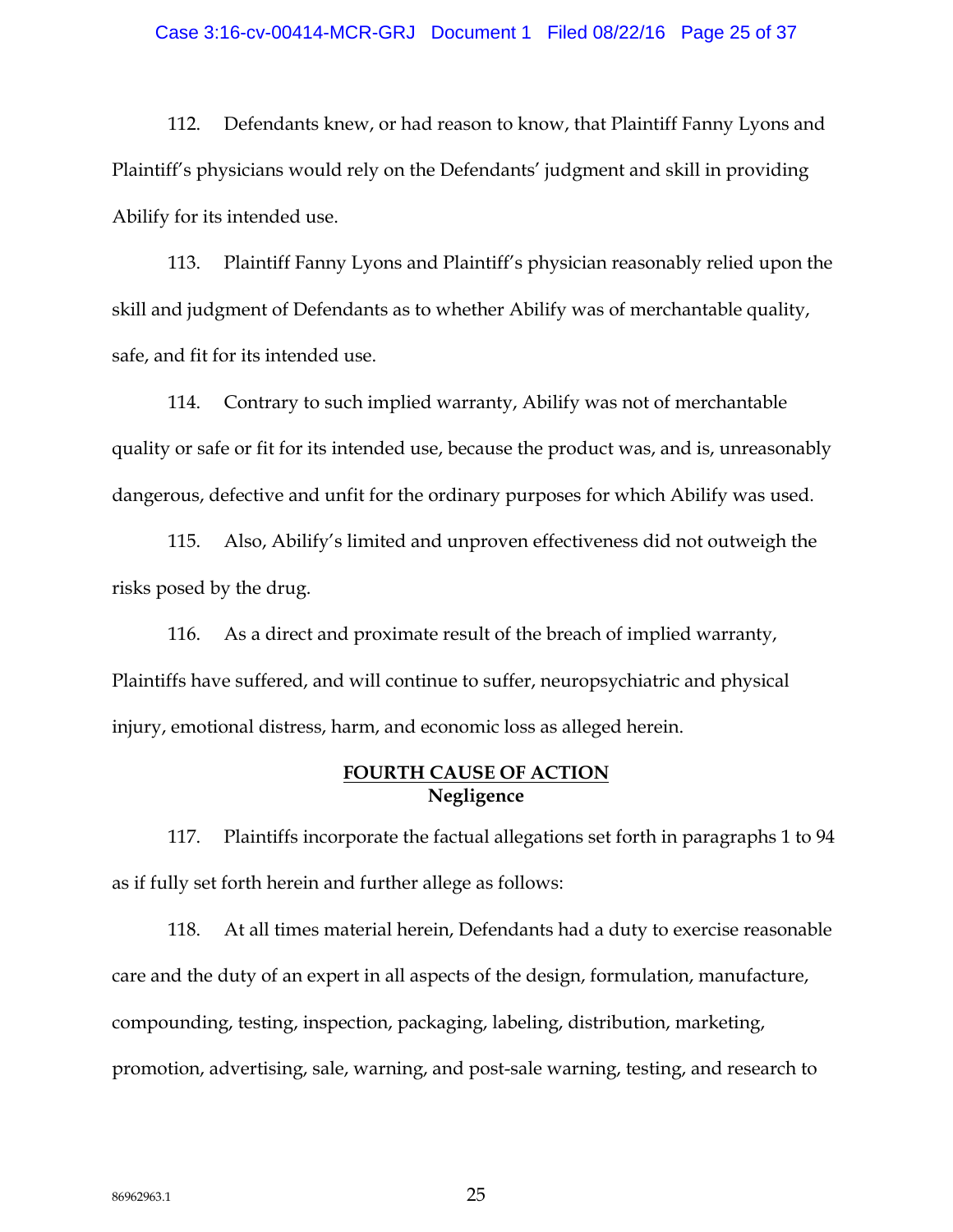### Case 3:16-cv-00414-MCR-GRJ Document 1 Filed 08/22/16 Page 26 of 37

assure the safety of the product when used as intended or in a way that Defendants could reasonably have anticipated, and to assure that the consuming public, including Plaintiff Fanny Lyons and Plaintiff's physicians, obtained accurate information and adequate instructions for the safe use or non-use of Abilify.

119. Defendants had a duty to warn Plaintiff Fanny Lyons, Plaintiff's physicians, and the public in general of Abilify's dangers and serious side effects, including serious compulsive behaviors like pathological gambling addiction, since it was reasonably foreseeable that an injury could occur because of Abilify's use.

120. At all times material herein, Defendants failed to exercise reasonable care and the duty of an expert and knew, or in the exercise of reasonable care should have known, that Abilify was not properly manufactured, designed, compounded, tested, inspected, packaged, labeled, warned about, distributed, marketed, advertised, formulated, promoted, examined, maintained, sold, and/or prepared.

121. Also, Abilify's limited and unproven effectiveness did not outweigh the risks posed by the drug.

122. Each of the following acts and omissions herein alleged was negligently and carelessly performed by Defendants, resulting in a breach of the duties set forth above. These acts and omissions include, but are not restricted to:

- a. Negligent and careless research and testing of Abilify;
- b. Negligent and careless design or formulation of Abilify;
- c. Negligent and careless failure to give adequate warnings that would attract the attention of Plaintiff Fanny Lyons, Plaintiff's physicians, and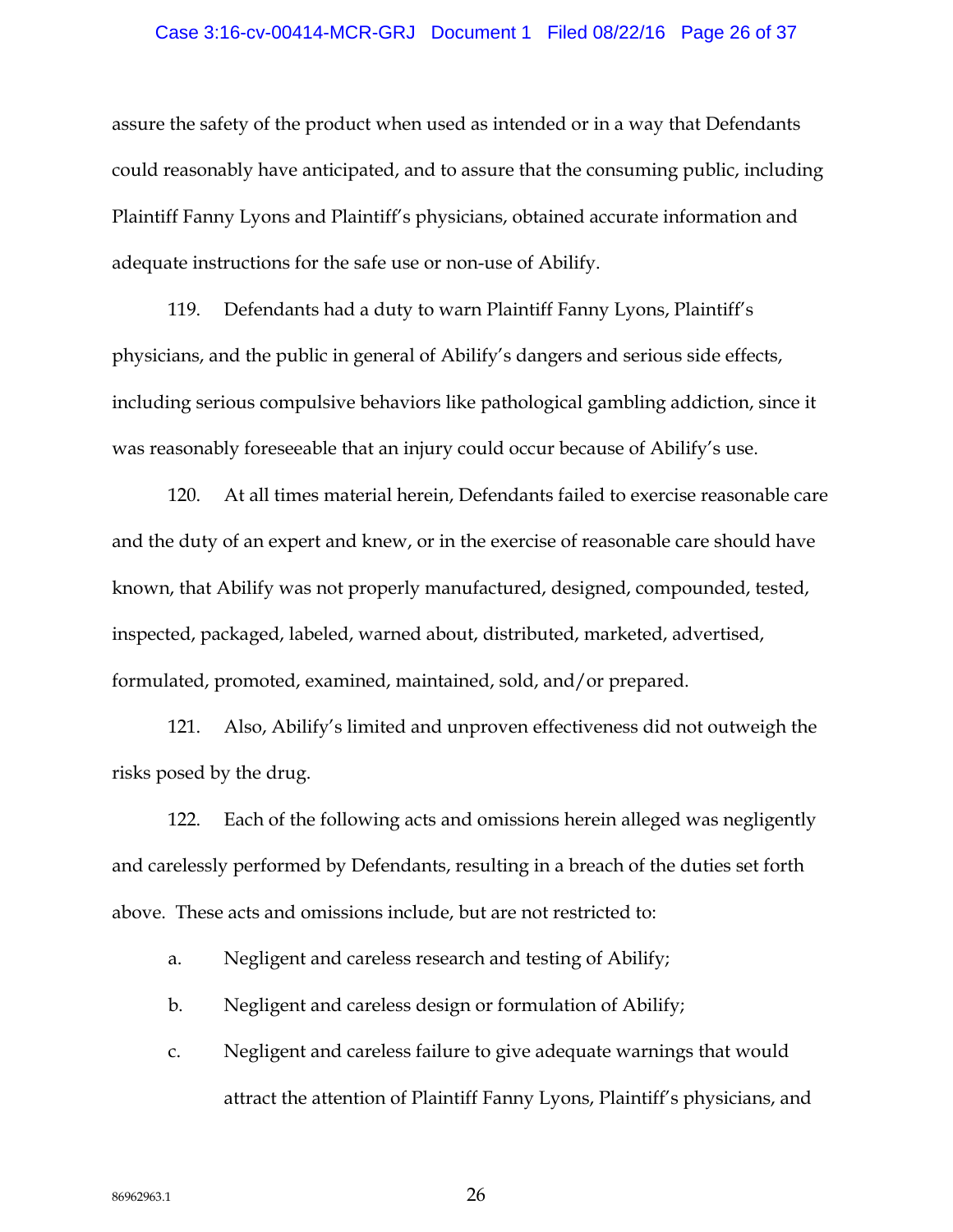the public in general of the potentially dangerous, defective, unsafe, and deleterious propensity of Abilify and of the risks associated with its use;

- d. Negligent and careless failure to provide instructions on ways to safely use Abilify to avoid injury;
- e. Negligent and careless failure to explain the mechanism, mode, and types of adverse events associated with Abilify;
- f. Negligent representations that Abilify was safe and/or well-tolerated; and
- g. Negligent and careless failure to issue adequate post-sale warnings that Abilify causes an increased risk of compulsive behaviors, including pathological gambling.

123. As a direct and proximate result of Defendants' negligence, Plaintiffs have suffered, and will continue to suffer, neuropsychiatric and physical injury, emotional distress, harm, and economic loss as alleged herein.

## **FIFTH CAUSE OF ACTION Negligence Per Se (Violations of 21 U.S.C. §§ 331, 352 and 21 C.F.R. §§ 201.56, 201.57, 202.1)**

124. Plaintiffs incorporate the factual allegations set forth in paragraphs 1 to 94 as if fully set forth herein and further allege as follows:

125. At all times herein mentioned, Defendants had an obligation to abide by the law, including the Federal Food, Drug and Cosmetic Act and the applicable regulations, in the manufacture, design, formulation, compounding, testing, production, processing, assembling, inspection, research, promotion, advertising, distribution, marketing, labeling, packaging, preparation for use, consulting, sale,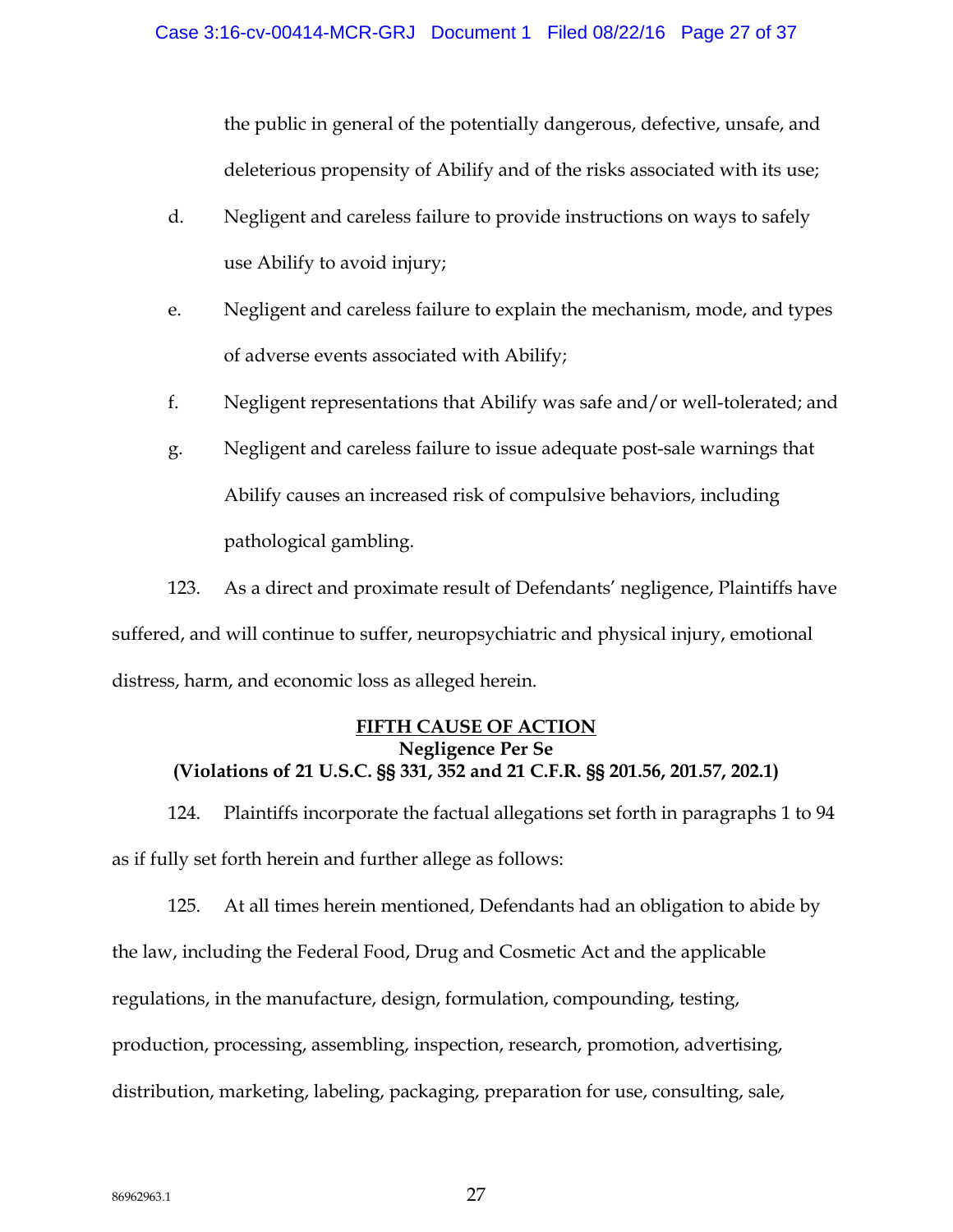### Case 3:16-cv-00414-MCR-GRJ Document 1 Filed 08/22/16 Page 28 of 37

warning, and post-sale warning, and other communications of the risks and dangers of Abilify.

126. By reason of its conduct as alleged herein, Defendants violated provisions of statutes and regulations, including, but not limited to, the following:

- a. Defendants violated the Federal Food, Drug and Cosmetic Act, 21 U.S.C. §§ 331 and 352, by misbranding Abilify;
- b. Defendants failed to follow the "[g]eneral requirements on content and format of labeling for human prescription drugs" in violation of 21 C.F.R. § 201.56;
- c. Defendants failed to follow the "[s]pecific requirements on content and format of labeling for human prescription drugs" in violation of 21 C.F.R. § 201.57;
- d. Defendants advertised and promoted Abilify in violation of 21 C.F.R. § 202.1; and
- e. Defendants violated 21 C.F.R. § 201.57(e) by failing to timely and adequately change the Abilify label to reflect the evidence of an association between Abilify and the serious compulsive behaviors suffered by Plaintiff Fanny Lyons.

127. These statutes and regulations impose a standard of conduct designed to protect consumers of drugs, including Plaintiff Fanny Lyons.

128. Defendants' violations of these statutes and regulations constitute negligence per se.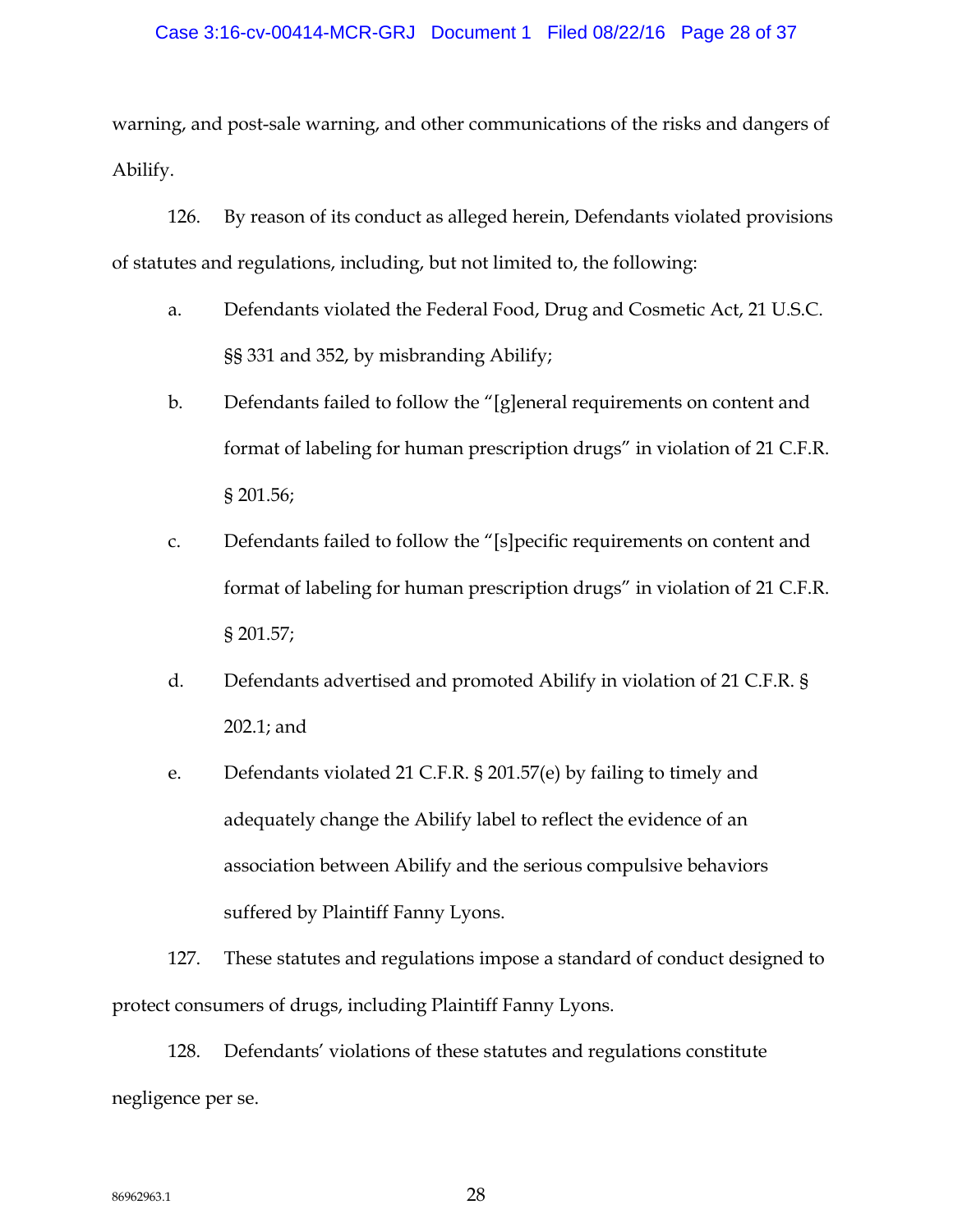129. As a direct and proximate result of Defendants' statutory and regulatory violations, Plaintiffs, members of the class of persons protected by the above-mentioned statutes, have suffered, and will continue to suffer, neuropsychiatric and physical injury, emotional distress, harm, and economic loss as alleged herein.

## **SIXTH CAUSE OF ACTION Negligent Misrepresentation**

130. Plaintiffs incorporate the factual allegations set forth in paragraphs 1 to 94 as if fully set forth herein and further allege as follows:

131. Defendants misrepresented to consumers and physicians, including Plaintiff Fanny Lyons and/or Plaintiff's physicians and the public in general, that Abilify was safe and/or well-tolerated when used as instructed, and that Abilify was safe and/or well-tolerated, when, in fact, Abilify was dangerous to the well-being of patients.

132. Also, Abilify's limited and unproven effectiveness did not outweigh the risks posed by the drug.

133. At the time Defendants promoted Abilify as safe and/or well-tolerated, they did not have adequate proof upon which to base such representations, and, in fact, knew or should have known that Abilify was dangerous to the well-being of Plaintiff Fanny Lyons and others.

134. Defendants failed to exercise reasonable care and competence in obtaining and/or communicating information regarding the safe use of Abilify and otherwise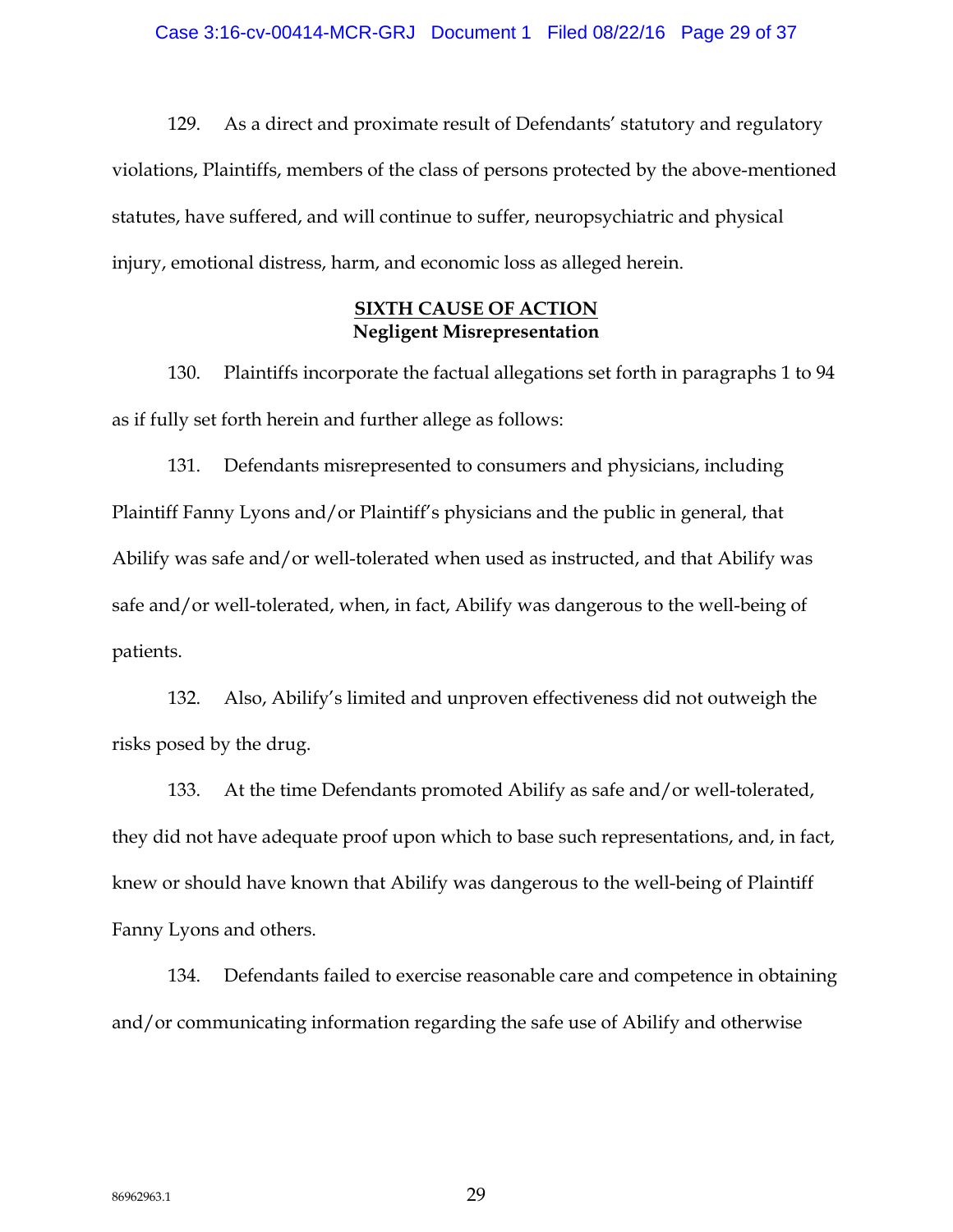### Case 3:16-cv-00414-MCR-GRJ Document 1 Filed 08/22/16 Page 30 of 37

failed to exercise reasonable care in transmitting information to Plaintiff Fanny Lyons, Plaintiff's physicians, and the public in general.

135. Defendants made the aforesaid representations in the course of Defendants' business as designers, manufacturers, and distributors of Abilify despite having no reasonable basis for their assertion that these representations were true and/or without having accurate or sufficient information concerning the aforesaid representations. Defendants were aware that without such information they could not accurately make the aforesaid representations.

136. At the time the aforesaid representations were made, Defendants intended to induce Plaintiff Fanny Lyons and/or Plaintiff's physicians to rely upon such representations.

137. At the time the aforesaid representations were made by Defendants, and at the time Plaintiff Fanny Lyons received Abilify, Plaintiff and/or Plaintiff's physicians, and the public in general, reasonably believed them to be true. In reasonable and justified reliance upon said representations, Plaintiff used Abilify.

138. As a direct and proximate result of reliance upon Defendants' misrepresentations, Plaintiffs have suffered, and will continue to suffer, neuropsychiatric and physical injury, emotional distress, harm, and economic loss as alleged herein.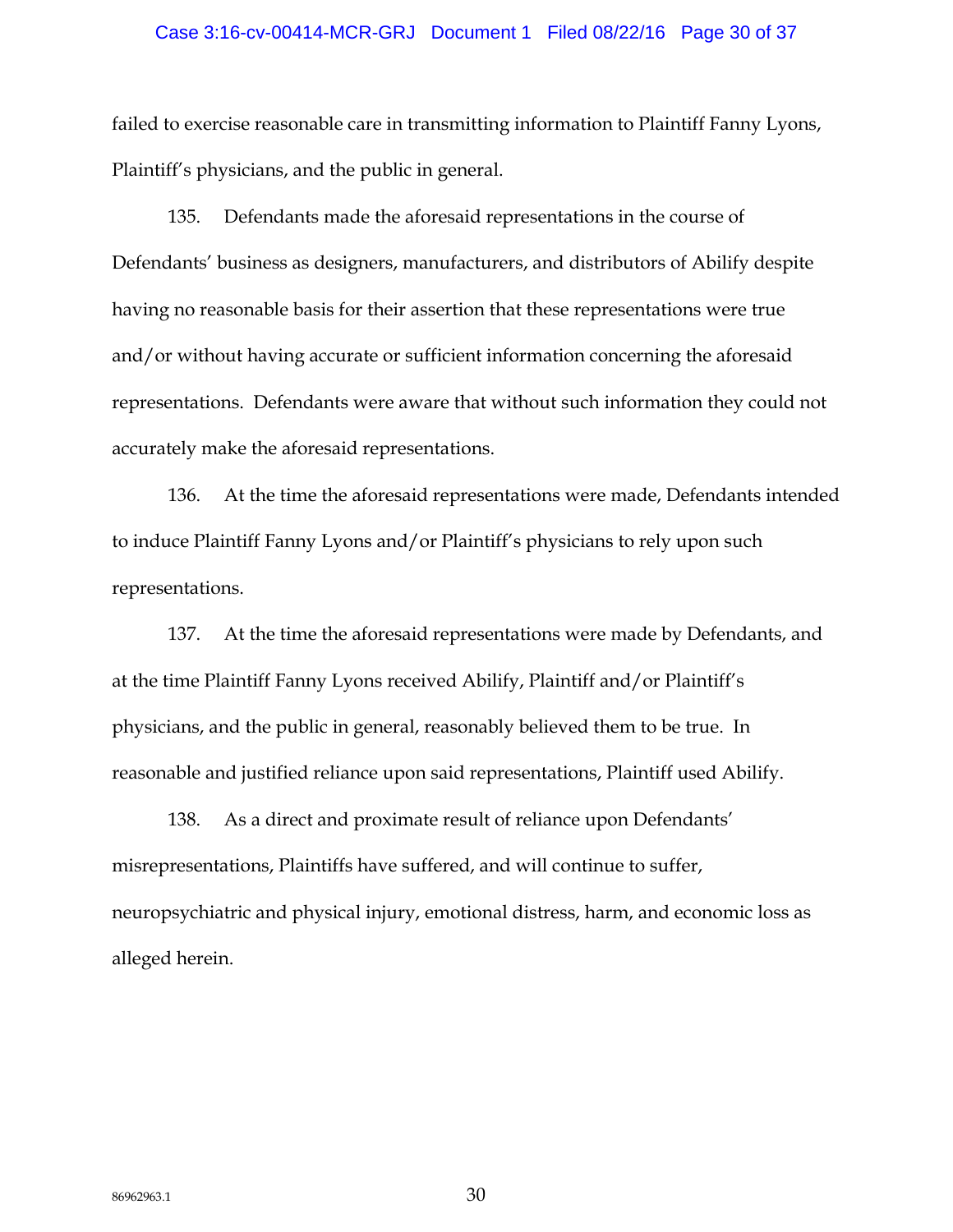## **SEVENTH CAUSE OF ACTION Violation of Florida Deceptive and Unfair Trade Practices Act**

139. Plaintiffs incorporate the factual allegations set forth in paragraphs 1 to 94 as if fully set forth herein and further allege as follows:

140. By reason of the conduct as alleged herein, and by inducing Plaintiff Fanny Lyons and Plaintiff's physicians to use Abilify through the use of deception, fraud, false advertising, false pretenses, misrepresentations, unfair and/or deceptive practices, and the concealment and suppression of material facts including, but not limited to, fraudulent statements, concealments, and misrepresentations identified herein and above, Defendants violated the provisions of Fla. Stat. § 501.201 *et seq.*

141. As a direct and proximate result of Defendants' statutory violations, Plaintiff Fanny Lyons was damaged by Abilify which would not have occurred had Defendants not used deception, fraud, false advertising, false pretenses, misrepresentations, unfair and/or deceptive practices, and the concealment and suppression of material facts to induce Plaintiff Fanny Lyons and Plaintiff's physicians to use this product.

142. By reason of such violations and pursuant to Fla. Stat. § 501.201 *et seq.,* Plaintiff Fanny Lyons is entitled to recover all of the monies paid for Abilify; to be compensated for the cost of the medical care arising out of the use of Abilify; and to recover any and all consequential damages recoverable under the law including, but not limited to, gambling losses, both past and future medical expenses, past wage loss, loss of future earning capacity, past and future pain, suffering, disability, and emotional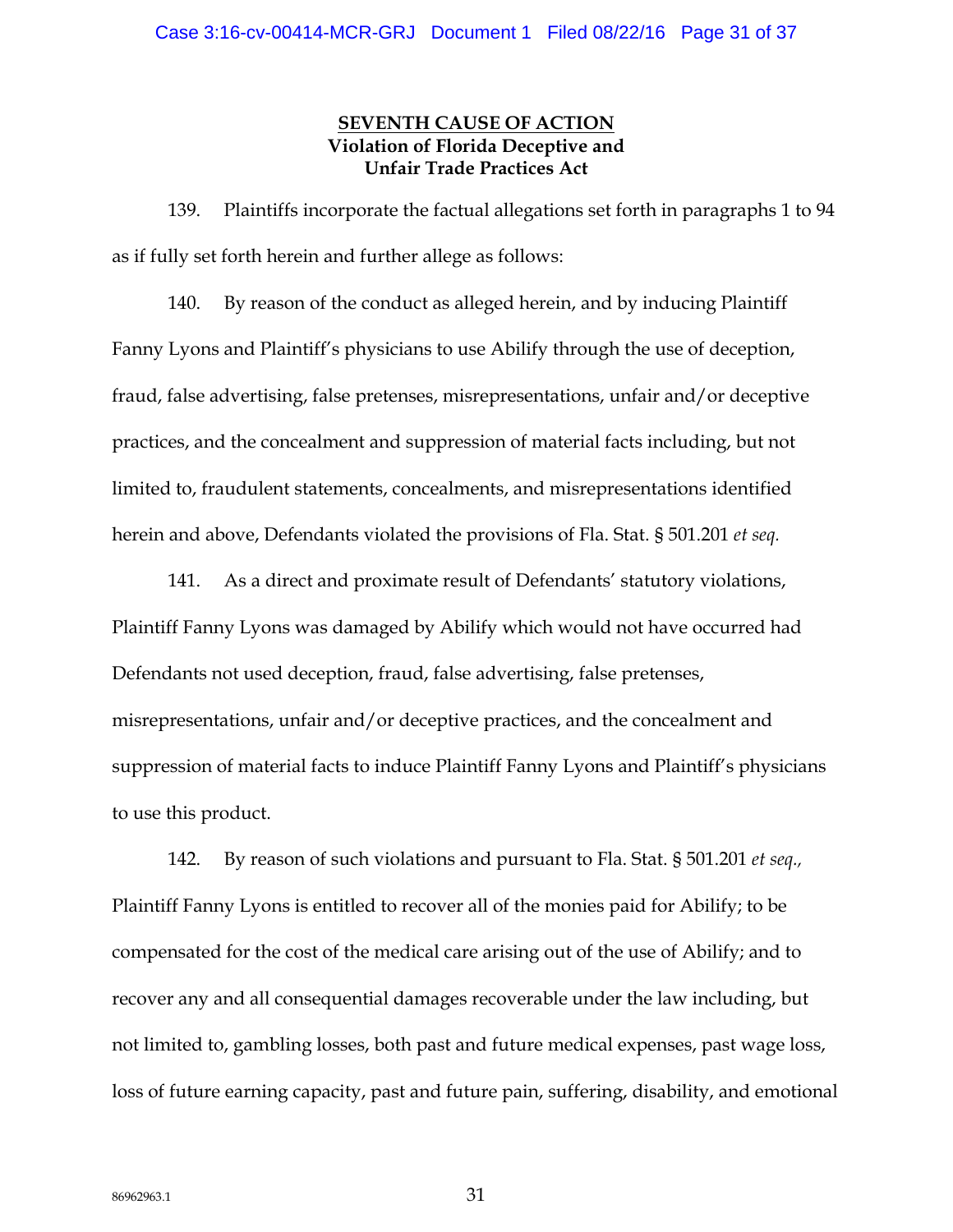distress. Plaintiff is entitled to seek compensatory damages, attorney's fees, and other remedies as determined by the Court pursuant to Fla. Stat. § 501.201 *et seq.*

## **EIGHTH CAUSE OF ACTION Fraudulent Concealment**

143. Plaintiffs incorporate the factual allegations set forth in paragraphs 1 to 94 as if fully set forth herein and further allege as follows:

144. Throughout the relevant time period, Defendants knew that Abilify was defective and unreasonably unsafe for its intended purpose.

145. Defendants fraudulently concealed from or failed to disclose or to warn Plaintiff Fanny Lyons, Plaintiff's physicians, and the medical community that Abilify was defective, unsafe, unfit for the purposes intended, and was not of merchantable quality.

146. Defendants were under a duty to Plaintiff Fanny Lyons to disclose and warn of the defective nature of Abilify because:

- a. Defendants were in a superior position to know the true quality, safety and efficacy of Abilify;
- b. Defendants knowingly made false claims about the safety and quality of Abilify in the documents and marketing materials Defendants provided to the FDA, physicians, and the general public; and
- c. Defendants fraudulently and affirmatively concealed the defective nature of Abilify from Plaintiff.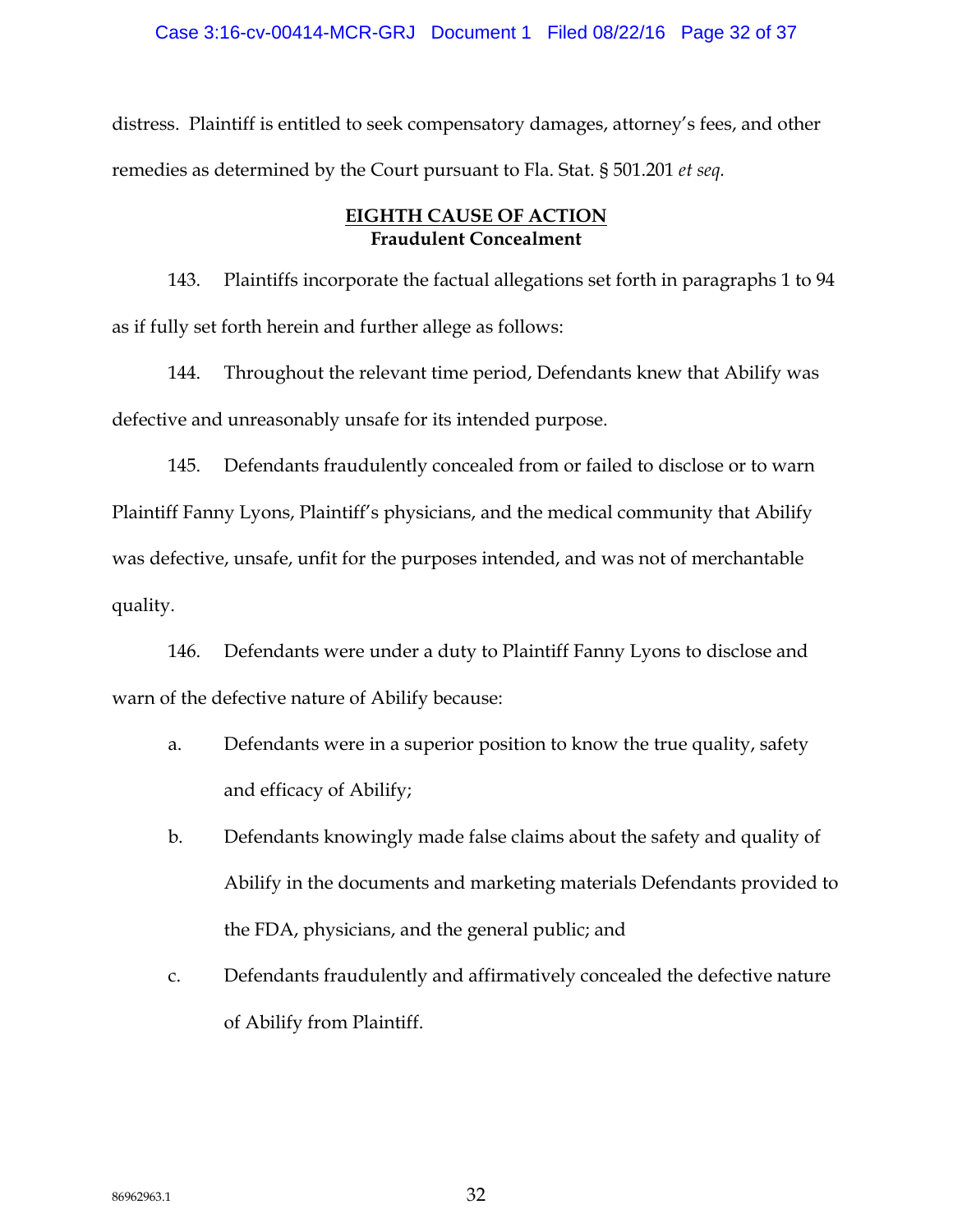### Case 3:16-cv-00414-MCR-GRJ Document 1 Filed 08/22/16 Page 33 of 37

147. Defendants were under a duty to Plaintiff Fanny Lyons to disclose and warn of the defective nature of Abilify because the facts concealed or not disclosed by Defendants to Plaintiff were material facts that a reasonable person would have considered to be important in deciding whether or not to purchase or use the product.

148. Defendants intentionally concealed or failed to disclose the true defective nature of Abilify so that Plaintiff Fanny Lyons would request and purchase Abilify, and that their healthcare providers would dispense, prescribe, and recommend Abilify, and Plaintiff justifiably acted or relied upon, to Plaintiff's detriment, the concealed or nondisclosed facts as evidenced by his purchase and use of Abilify.

149. Defendants, by concealment or other action, intentionally prevented Plaintiff Fanny Lyons and Plaintiff's physicians from acquiring material information regarding the lack of safety and effectiveness of Abilify, and are subject to the same liability to Plaintiff for Plaintiff's pecuniary losses, as though Defendants had stated the non-existence of such material information regarding Abilify's lack of safety and effectiveness and dangers and defects, and as though Defendants had affirmatively stated the non-existence of such matters that Plaintiff was thus prevented from discovering the truth. Defendants therefore have liability for fraudulent concealment under all applicable law, including, *inter alia*, Restatement (Second) of Torts § 550 (1977).

150. As a result of Defendants' foregoing acts and omissions, Plaintiff Fanny Lyons was and still is caused to suffer and is at a greater increased risk of serious and dangerous side effects including compulsive gambling, and other severe and personal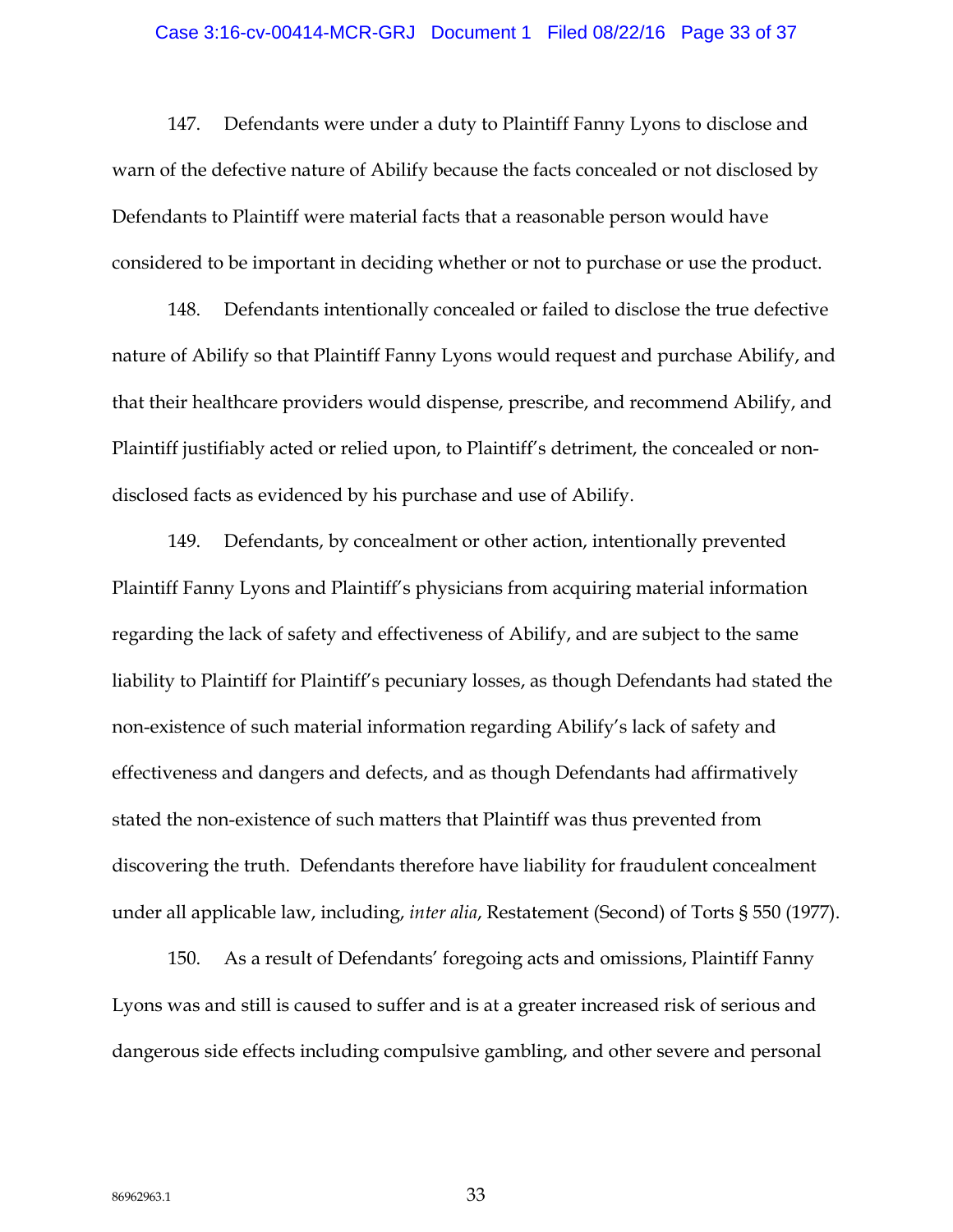### Case 3:16-cv-00414-MCR-GRJ Document 1 Filed 08/22/16 Page 34 of 37

injuries, physical pain and mental anguish, diminished enjoyment of life, any and all life complications.

151. As a direct and proximate result of the foregoing acts and omissions, Plaintiff Fanny Lyons has required and will require healthcare and services, and has incurred financial loss, medical, health care, incidental, and related expenses.

152. As a direct and proximate result of reliance upon Defendants' misrepresentations, Plaintiffs have suffered, and will continue to suffer, neuropsychiatric and physical injury, emotional distress, harm, and economic loss as alleged herein.

## **NINTH CAUSE OF ACTION Loss of Consortium**

153. Plaintiffs incorporate by reference all preceding paragraphs as if fully set forth herein and further allege as follows:

154. Plaintiffs are husband and wife.

155. Plaintiff Fanny Lyons' spouse has incurred financial loss as a result of Defendants' conduct.

156. As a result of Defendants' conduct, Plaintiffs were caused to suffer, and will continue to suffer in the future, loss of consortium, loss of society, affection, assistance, and conjugal fellowship, all to the detriment of their marital relationship.

## **CLAIM FOR PUNITIVE DAMAGES**

157. Plaintiffs incorporate the factual allegations set forth in paragraphs 1 to 94 as if fully set forth herein and further allege as follows: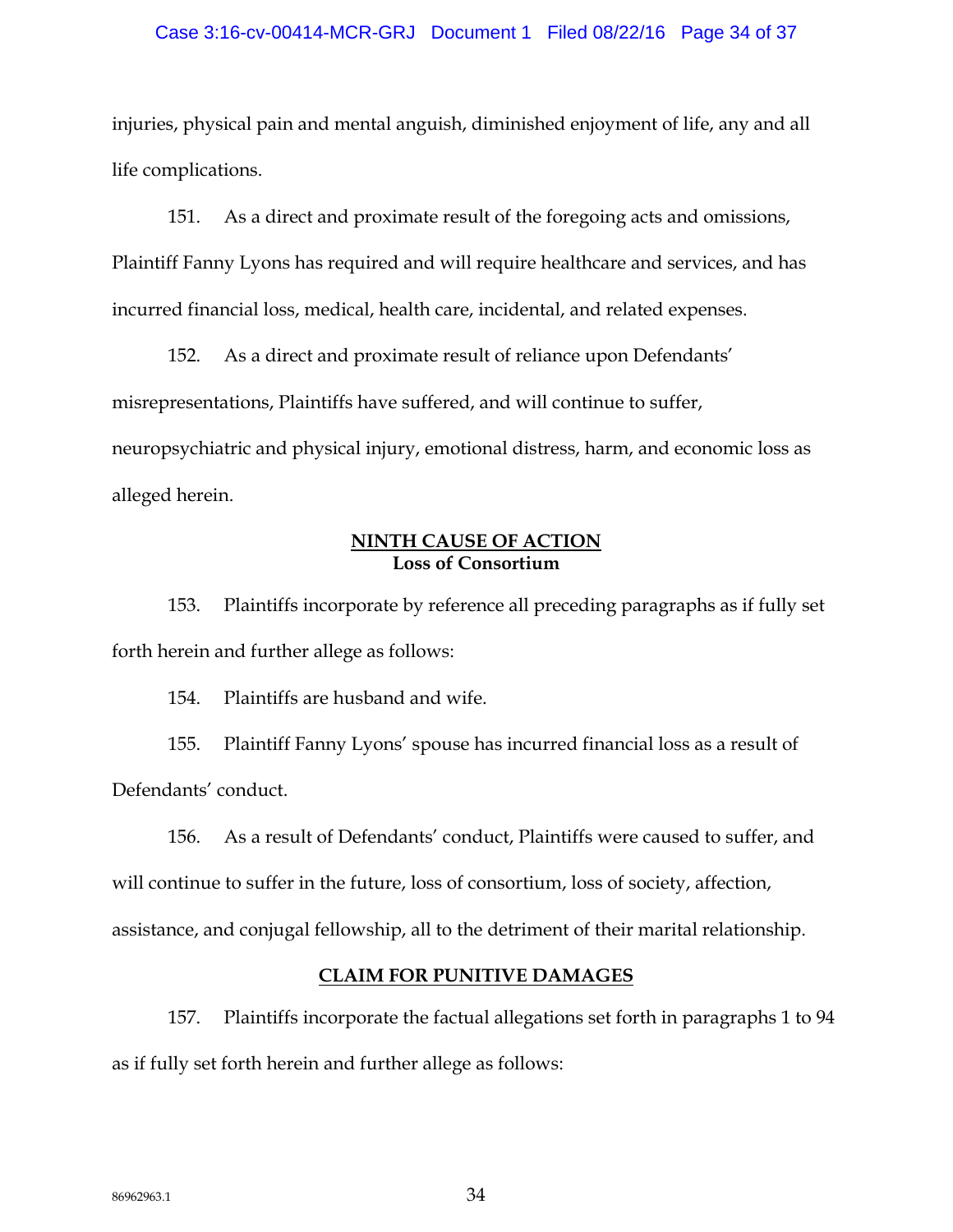### Case 3:16-cv-00414-MCR-GRJ Document 1 Filed 08/22/16 Page 35 of 37

158. Plaintiffs are entitled to an award of punitive and exemplary damages based upon Defendants' intentional, willful, knowing, fraudulent, malicious acts, omissions, and conduct, and Defendants' reckless disregard for the public's safety and welfare. Defendants intentionally and fraudulently misrepresented facts and information to both the medical community and the general public, including Plaintiff Fanny Lyons, by making intentionally false and fraudulent misrepresentations about the safety and efficacy of Abilify. Defendants intentionally concealed the true facts and information regarding the serious risks of harm associated with the ingestion of Abilify, and intentionally downplayed the type, nature, and extent of the adverse side effects of ingesting Abilify, despite Defendants' knowledge and awareness of the serious side effects and risks associated with Abilify.

159. Defendants had knowledge of, and were in possession of evidence demonstrating that Abilify caused serious side effects including compulsive gambling. Notwithstanding Defendants' knowledge of the serious side effects of Abilify, Defendants continued to market the drug by providing false and misleading information with regard to the product's safety and efficacy to the regulatory agencies, the medical community, and consumers of Abilify.

160. Although Defendants knew or recklessly disregarded the fact that Abilify cause debilitating compulsive behavior side effects including compulsive gambling, Defendants continued to market, promote, and distribute Abilify to consumers, including Plaintiff Fanny Lyons, without disclosing these side effects when there were safer alternative methods for treating Plaintiff's underlying condition.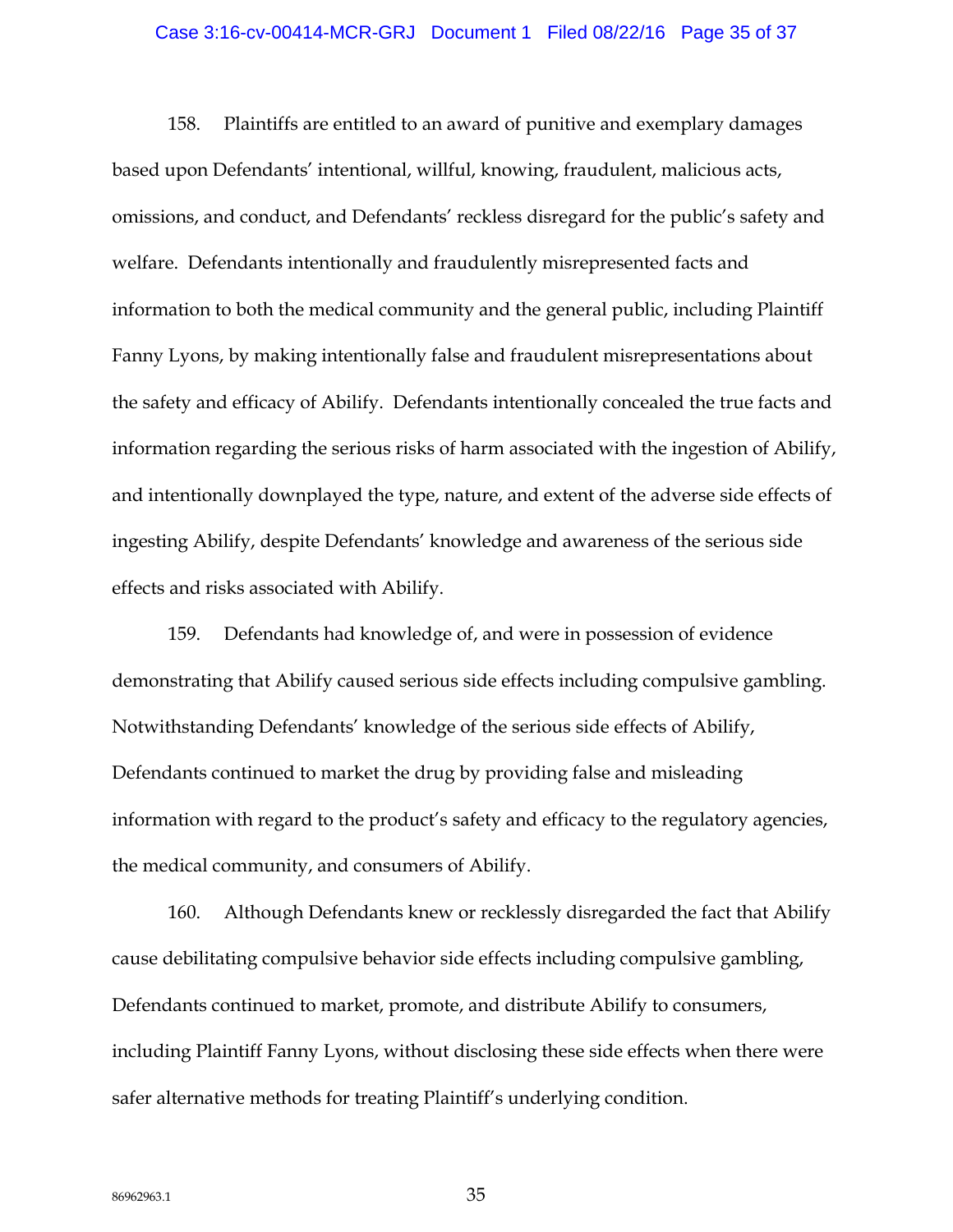### Case 3:16-cv-00414-MCR-GRJ Document 1 Filed 08/22/16 Page 36 of 37

161. Defendants failed to provide warnings that would have dissuaded physicians from prescribing Abilify and consumers from purchasing and ingesting Abilify, thus depriving both from weighing the true risks against the benefits of prescribing, purchasing or consuming Abilify.

162. Defendants knew of Abilify's defective nature as set forth herein, but continued to design, manufacture, market, distribute, sell and/or promote the drug as to maximize sales and profits at the expense of the health and safety of the public, including Plaintiff Fanny Lyons in a conscious or negligent disregard of the foreseeable harm caused by Abilify.

163. The aforementioned conduct of Defendants was committed with knowing, conscious, and deliberate disregard of the rights and safety of consumers such as Plaintiffs, thereby entitling Plaintiffs to punitive damages in the amount appropriate to punish Defendants and deter them from similar conduct in the future.

### **PRAYER FOR RELIEF**

WHEREFORE, Plaintiffs seeks judgment in Plaintiffs' favor as follows:

1. Awarding actual damages to Plaintiffs incidental to the purchase and ingestion of Abilify in an amount to be determined at trial;

2. Awarding the costs of treatment for Plaintiffs' injuries caused by Abilify;

3. Awarding damages for Plaintiffs' neuropsychiatric, mental, physical, and economic pain and suffering;

4. Awarding damages for Plaintiffs' mental and emotional anguish;

5. Awarding pre-judgment and post-judgment interest to Plaintiffs;